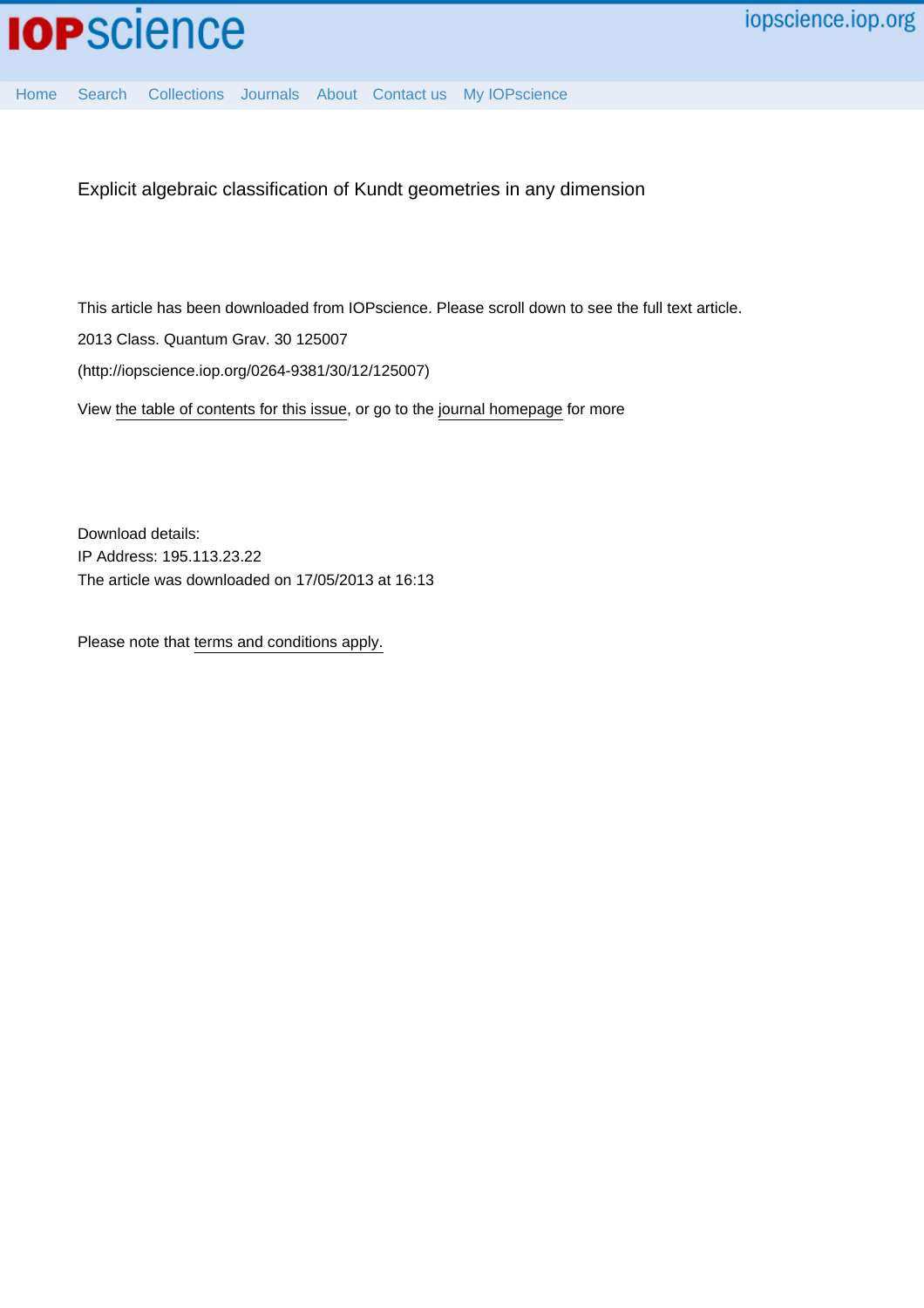# **Explicit algebraic classification of Kundt geometries in any dimension**

**J** Podolský<sup>1</sup> and **R** Švarc<sup>1,2</sup>

<sup>1</sup> Faculty of Mathematics and Physics, Institute of Theoretical Physics, Charles University in Prague, V Holešovičkách 2, 180 00 Praha 8, Czech Republic Faculty of Science, Department of Physics, J E Purkinje University in Ústí nad Labem, České mládeže 8, 400 96 Ústí nad Labem, Czech Republic

E-mail: [podolsky@mbox.troja.mff.cuni.cz](mailto:podolsky@mbox.troja.mff.cuni.cz) and [robert.svarc@mff.cuni.cz](mailto:robert.svarc@mff.cuni.cz)

Received 1 March 2013, in final form 15 April 2013 Published 16 May 2013 Online at [stacks.iop.org/CQG/30/125007](http://stacks.iop.org/CQG/30/125007)

# **Abstract**

We present an algebraic classification, based on the null alignment properties of the Weyl tensor, of the general Kundt class of spacetimes in arbitrary dimension *D* for which the non-expanding, non-twisting, shear-free null direction  $k$  is a (multiple) Weyl aligned null direction (WAND). No field equations are used, so that the results apply not only to Einstein's gravity and its direct extension to higher dimensions, but also to any metric theory of gravity which admits the Kundt spacetimes. By an explicit evaluation of the Weyl tensor in a natural null frame we demonstrate that all Kundt geometries are of type I(b) or more special, and we derive simple necessary and sufficient conditions under which *k* becomes a double, triple or quadruple WAND. All possible algebraically special types, including the refinement to subtypes, are identified, namely II(a), II(b), II(c), II(d), III(a), III(b), N, O, II<sub>i</sub>, III<sub>i</sub>, D(a), D(b), D(c) and D(d). The corresponding conditions are surprisingly clear and expressed in an invariant geometric form. Some of them are always satisfied in four dimensions. To illustrate our classification scheme, we apply it to the most important subfamilies of the Kundt class, namely the pp-waves, the VSI spacetimes, and the generalization of the Bertotti–Robinson, Nariai, and Plebański–Hacyan direct-product spacetimes of any dimension.

PACS numbers: 04.20.Jb, 04.50.−h, 04.30.−w

# **1. Introduction**

Half a century ago, Wolfgang Kundt [\[1](#page-23-0), [2\]](#page-23-0) introduced and started to study one of the most important classes of exact spacetimes in Einstein's general relativity theory. These spacetimes are defined by a specific geometric property, namely that they admit a null geodesic congruence which is non-expanding, non-twisting and shear-free, see chapter 31 of [\[3](#page-23-0)] or chapter 18 of [\[4](#page-23-0)]. Such a wide Kundt class admits various vacuum and pure radiation solutions, possibly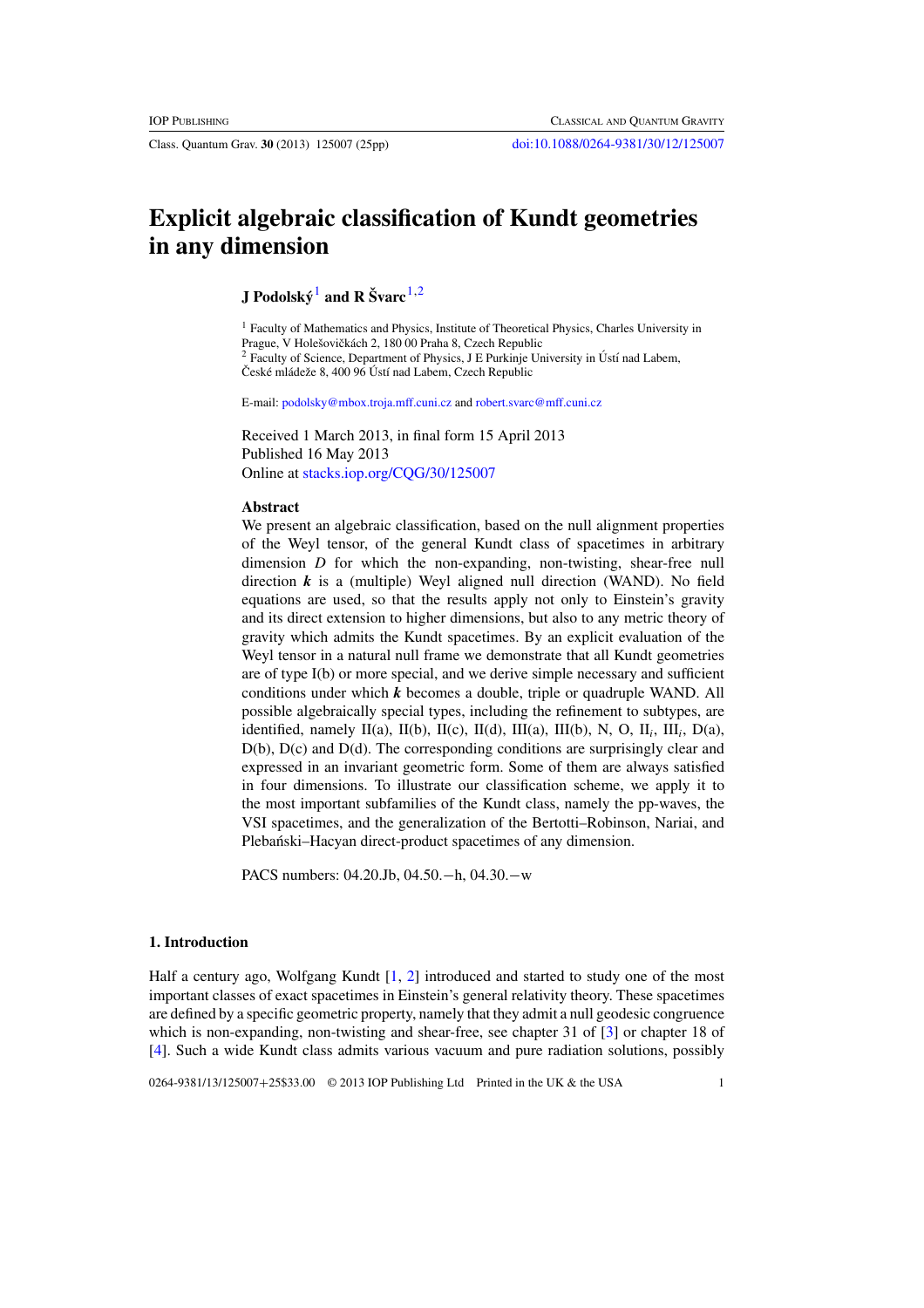<span id="page-2-0"></span>with any value of the cosmological constant  $\Lambda$ , electromagnetic field and other matter fields, including supersymmetry. These spacetimes may be of all algebraic types (namely of the Petrov type N, III, D, II, I or conformally flat). Interestingly, the Kundt geometries can also be explicitly extended to any number *D* of higher dimensions.

Among the famous subclasses of Kundt geometries (in four and higher dimensions) there are pp-waves which admit a covariantly constant null vector field  $[3-11]$ . These include relativistic gyratons [\[12–18](#page-23-0)] which represent the fields of localized spinning sources that propagate with the speed of light. The Kundt class also contains VSI and CSI spacetimes [\[5–11](#page-23-0), [19–21\]](#page-24-0) for which all polynomial scalar invariants constructed from the Riemann tensor and its derivatives vanish and are constant, respectively.

In four dimensions, conformally flat pure radiation Kundt spacetimes provide an exceptional case for the invariant classification of exact solutions [\[22–25\]](#page-24-0) and tests of the GHP and GIF formalisms [\[26–28](#page-24-0)]. All pure radiation type D solutions are known [\[29](#page-24-0)], and all electrovacuum Kundt solutions of type D with an arbitrary cosmological constant  $\Lambda$  were also found and studied [\[30–37](#page-24-0)]. These contain a subfamily of direct-product spacetimes, namely the Bertotti–Robinson, (anti-)Nariai and Plebanski–Hacyan spacetimes of type O and D, see ´ chapter 7 of [\[4](#page-23-0)]. Together with Minkowski and (anti-)de Sitter spaces they form backgrounds on which non-expanding gravitational waves and gyratons of types N and II propagate [\[17](#page-23-0), [18](#page-23-0), [38–47\]](#page-24-0). It is an interesting open problem to find and analyse possible extensions of all such spacetimes to higher dimensions.

The study of Kundt spacetimes is thus an active research area with a lot of applications, ranging from purely mathematical aspects to the investigation of various physical properties and models. In this paper we consider the fully general class of Kundt geometries in an arbitrary dimension  $D \geq 4$ , without *a priori* assuming any field equations. Specifically, we present their explicit and complete classification into the primary algebraic types and corresponding subtypes based on the WAND multiplicity of the optically privileged null vector field *k*. We hope that the analysis may help us to understand the rich and interesting family of Kundt geometries and to elucidate mutual relations between its subclasses. The results apply to *any* dimension; the algebraic classification within standard general relativity is simply obtained by setting  $D = 4$  and applying Einstein's field equations.

In section 2, we start with fully general Kundt metric, introduce a suitable null frame and project the Weyl tensor onto it. The corresponding Weyl scalars of all boost weights are employed for the algebraic classification. In subsequent sections  $3-7$  $3-7$  we derive the necessary and sufficient conditions for the specific algebraic types II, III, N, O, D, including their subtypes. These are summarized in section [8.](#page-11-0) The subclasses of pp-waves, VSI spacetimes and generalized direct-product spacetimes are discussed in the final sections [9–](#page-12-0)[11,](#page-15-0) respectively. Explicit coordinate components of the Riemann, Ricci and Weyl tensors for the generic Kundt geometry are given in appendix [A,](#page-18-0) and for the algebraically special Kundt spacetimes in appendix [B.](#page-20-0)

# **2. The Weyl tensor of a general Kundt geometry**

In an arbitrary dimension *D*, the Kundt class is defined by admitting a non-expanding, twist-free and shear-free null congruence. Such a geometric definition can be naturally expressed in terms of the optical scalars  $\Theta$  (expansion),  $A^2$  (twist) and  $\sigma^2$  (shear) [\[5](#page-23-0), [6,](#page-23-0) [48](#page-24-0), [49\]](#page-24-0) which, for affinely parameterized geodesic null congruence generated by a null vector field *k*, are

$$
\Theta = \frac{1}{D-2} k_{;a}^a, \quad A^2 = -k_{[a;b]} k^{a;b}, \quad \sigma^2 = k_{(a;b)} k^{a;b} - \frac{1}{D-2} (k_{;a}^a)^2. \tag{1}
$$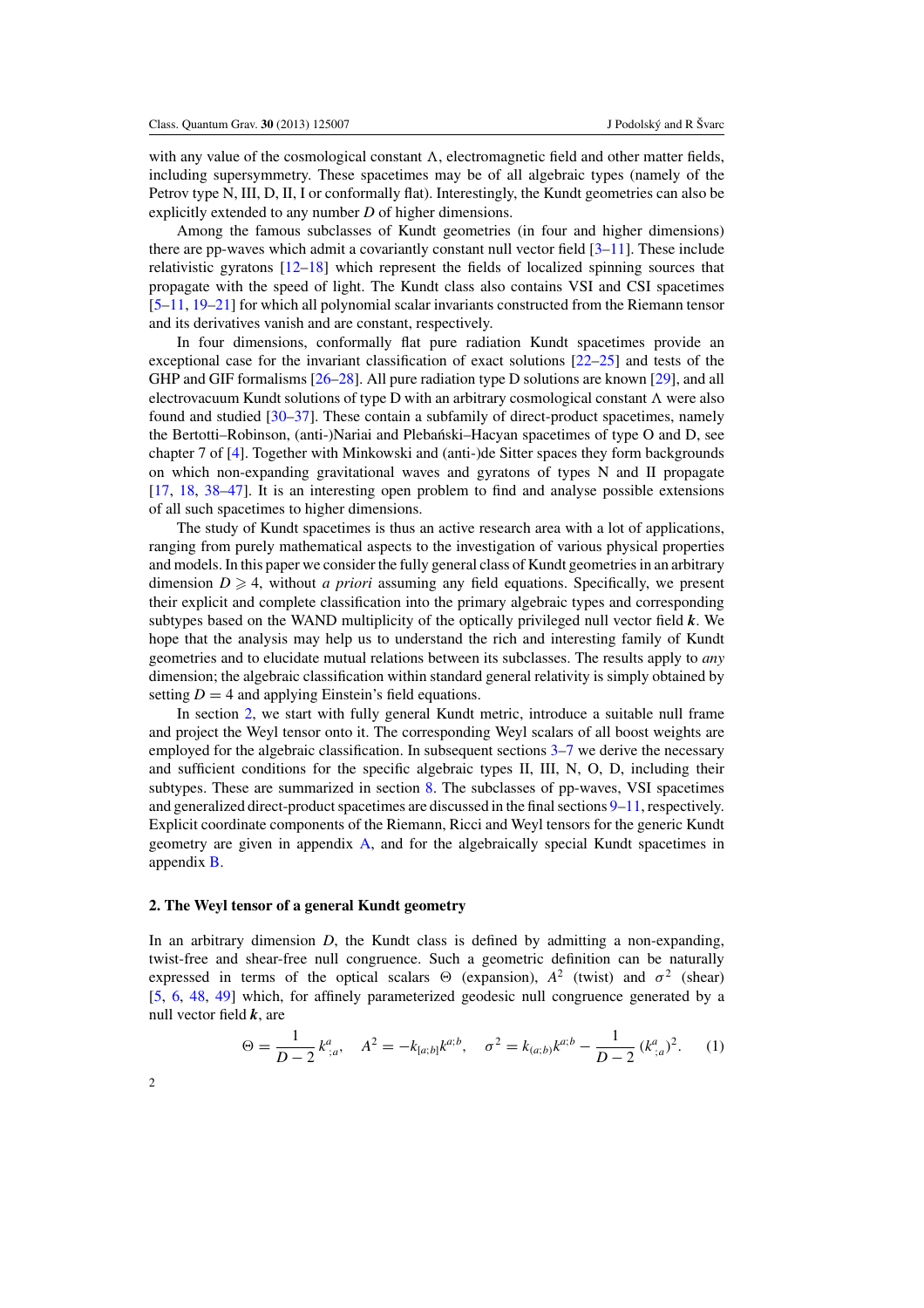<span id="page-3-0"></span>For the Kundt family  $\Theta = 0$ ,  $A = 0$  and  $\sigma = 0$ , in which case there exist suitable coordinates such that any Kundt spacetime can be written as  $[1-4, 50-52]$  $[1-4, 50-52]$  $[1-4, 50-52]$ 

$$
ds^{2} = g_{pq}(u, x) dx^{p} dx^{q} + 2 g_{up}(r, u, x) du dx^{p} - 2 du dr + g_{uu}(r, u, x) du^{2}.
$$
 (2)

The coordinate  $r$  is the affine parameter along the 'optically privileged' null congruence  $(k = \partial_r)$ ,  $u = \text{const.}$  label null (wave)surfaces, and  $x \equiv (x^2, x^3, \dots, x^{D-1})$  are  $(D-2)$  spatial coordinates in the transverse Riemannian space. Note that the corresponding spatial part *gpq* of the metric must be independent of *r*, all other metric components *gup* and *guu* can, in principle, be functions of all the coordinates  $(r, u, x)$ .

For such most general Kundt line element (2) the Christoffel symbols and the coordinate components of the Riemann, Ricci and Weyl curvature tensors are presented in appendix [A.](#page-18-0)

As in [\[5,](#page-23-0) [6](#page-23-0), [9\]](#page-23-0), algebraic classification of spacetimes here refers to determining specific properties of the Weyl tensor components (of different boost weights) with respect to a null frame  $\{k, l, m_i\}$  whose vectors satisfy the normalization conditions  $k \cdot l = -1$ ,  $m_i \cdot m_j = \delta_{ij}$ , and  $\mathbf{k} \cdot \mathbf{k} = 0 = \mathbf{l} \cdot \mathbf{l}$ ,  $\mathbf{m}_i \cdot \mathbf{k} = 0 = \mathbf{m}_i \cdot \mathbf{l}$ . In this work, we will denote these Weyl tensor components as

$$
\Psi_{0ij} = C_{abcd} k^a m_i^b k^c m_i^d, \n\Psi_{1T^i} = C_{abcd} k^a l^b k^c m_i^d, \n\Psi_{2S} = C_{abcd} k^a l^b l^c k^d, \n\Psi_{2jik} = C_{abcd} m_i^a m_j^b m_i^c m_i^d, \n\Psi_{2T^{ij}} = C_{abcd} k^a m_i^b l^c m_j^d, \n\Psi_{3T^i} = C_{abcd} l^a k^b l^c m_i^d, \n\Psi_{3T^i} = C_{abcd} l^a m_i^b l^c m_j^d, \n\Psi_{3jk} = C_{abcd} l^a m_i^b m_j^c m_k^d, \n\Psi_{4ij} = C_{abcd} l^a m_i^b l^c m_j^d,
$$
\n(3)

where the indices *i*, *j*, *k*, *l* = 2, ..., *D* − 1 label the spatial Cartesian vectors  $m_2$ ,  $m_3$ , ...,  $m_{D-1}$ . The scalars (3), listed by their boost weight, directly generalize the standard Newman– Penrose complex scalars  $\Psi_A$  known from the *D* = 4 case [\[53](#page-25-0), [54\]](#page-25-0). All such scalars respect the standard symmetries of the Weyl tensor, for example

$$
\Psi_{0^{ij}} = \Psi_{0^{(ij)}}, \quad \Psi_{0^k}{}^k = 0, \quad \Psi_{4^{ij}} = \Psi_{4^{(ij)}}, \quad \Psi_{4^k}{}^k = 0.
$$
\n(4)

There are relations between the scalars in the left and right columns of (3), namely

$$
\Psi_{1T^{i}} = \Psi_{1k}^{k_{i}}, \n\Psi_{2S} = \Psi_{2T^{k}}^{k}, \quad \Psi_{2T^{[ij]}} = \frac{1}{2} \Psi_{2^{ij}}, \quad \Psi_{2T^{(ij)}} = \frac{1}{2} \Psi_{2^{ikj}}^{k}, \n\Psi_{3T^{i}} = \Psi_{3k}^{k_{i}}.
$$
\n(5)

We should also emphasize that our notation, which in any dimension uses the symbols  $\Psi_{A}$ ... is equivalent to the notations employed elsewhere, namely in  $[5, 9]$  $[5, 9]$  $[5, 9]$ ,  $[55, 56]$  $[55, 56]$  $[55, 56]$  and  $[6, 57]$  $[6, 57]$  $[6, 57]$ . The identifications for the corresponding components are summarized in table [1.](#page-4-0) The different signs arise from the opposite orientation of the null vector *l* → −*l* resulting in a different normalization condition  $k \cdot l = +1$  (see [\[53\]](#page-25-0)).

To evaluate all the scalars (3) for the general Kundt spacetime (2), we project the coordinate components of the Weyl tensor  $(A.30)$  onto the natural null frame<sup>3</sup>

$$
k = \partial_r,
$$
  
\n
$$
l = \frac{1}{2}g_{uu}\partial_r + \partial_u,
$$
  
\n
$$
m_i = m_i^p (g_{up}\partial_r + \partial_p),
$$
\n(6)

<sup>3</sup> In this paper, *i*, *j*, *k*, *l* are frame labels, whereas the indices  $p$ ,  $q$ ,  $m$ ,  $n$  denote the spatial coordinate components. For example,  $m_i^p$  stands for the *p*th spatial coordinate component of the vector  $m_i$ .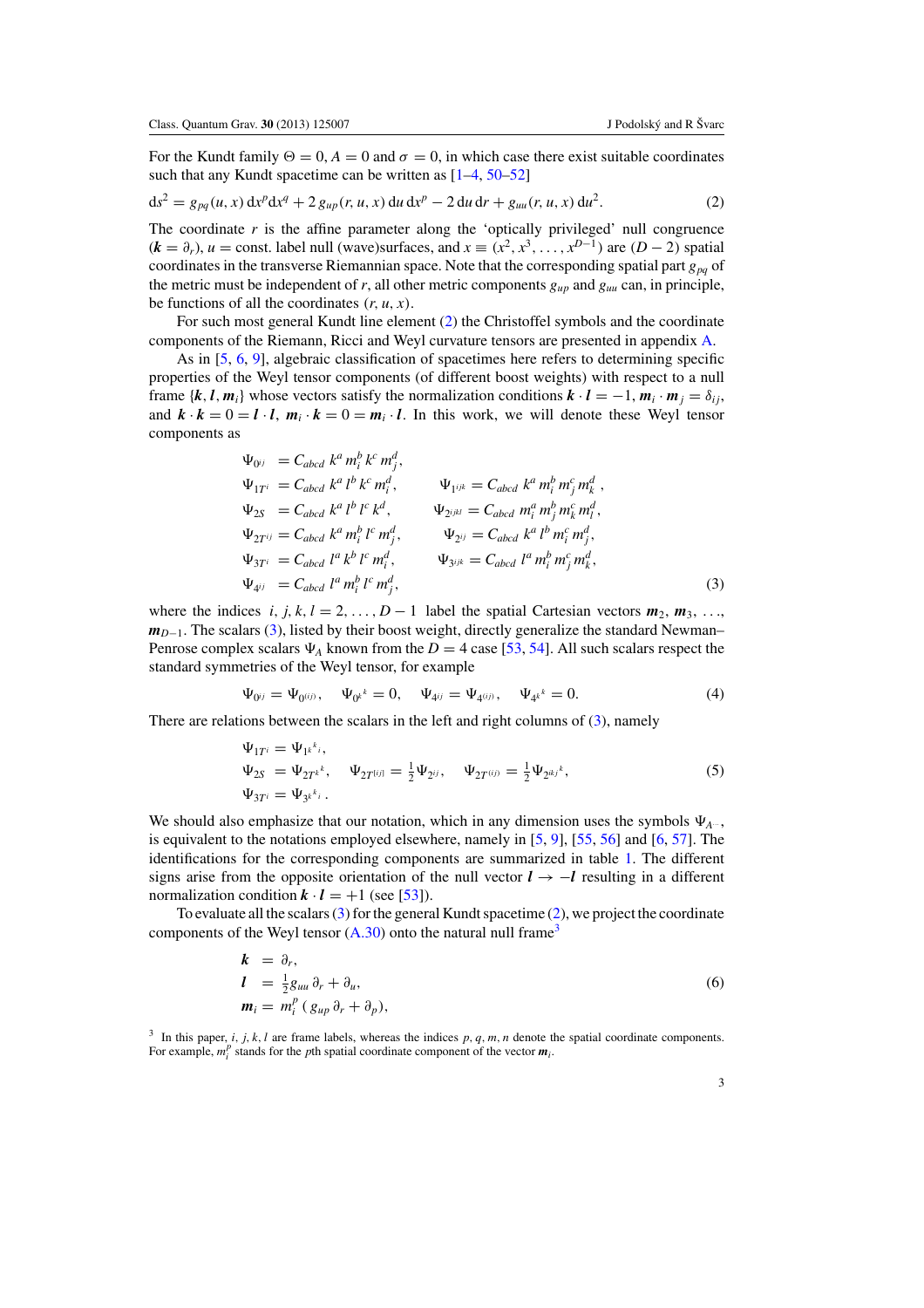<span id="page-4-0"></span>**Table 1.** Different equivalent notations used in the literature for the Weyl scalars, in particular the GHP formalism  $[6, 57]$  $[6, 57]$  $[6, 57]$  $[6, 57]$ .

|                    | [5, 9]               | [55, 56]     | [6, 57]            |
|--------------------|----------------------|--------------|--------------------|
| $\Psi_{0^{ij}}$    | $C_{0i0j}$           |              | $\Omega_{ij}$      |
| $\Psi_{1T}$        | $-C_{010j}$          |              | $-\Psi_j$          |
| $\Psi_{1^{ijk}}$   | $C_{0ijk}$           |              | $\Psi_{ijk}$       |
| $\Psi_{2S}$        | $-C_{0101}$          | –Ф           | $-\Phi$            |
| $\Psi_{2T^{ij}}$   | $-C_{0i1j}$          | $-\Phi_{ij}$ | $-\Phi_{ij}$       |
| $\Psi_{2T^{(ij)}}$ |                      |              | $-\Phi^{\rm S}$    |
| $\Psi_{2T^{[ij]}}$ |                      |              | $-\Phi_{ij}^{\nu}$ |
| $\Psi_{2^{ij}}$    | $-C_{01ij}$          |              | $-2 \Phi_{ij}^A$   |
| $\Psi_{2ijkl}$     | $\mathcal{C}_{ijkl}$ |              | $\Phi_{ijkl}$      |
| $\Psi_{3T^j}$      | $C_{101j}$           | $\Psi_j$     | $\Psi_i'$          |
| $\Psi_{3ijk}$      | $-C_{1ijk}$          |              | $\Psi'_{ijk}$      |
| $\Psi_{4ij}$       | $C_{1i1j}$           | $2\Psi_{ij}$ | $\Omega'_{ij}$     |

where the coefficients  $m_i^p$  satisfy  $g_{pq} m_i^p m_j^q = \delta_{ij}$  to fulfil the normalization conditions  $m_i \cdot m_j = \delta_{ij}$  and  $k \cdot l = -1$ . The vector *k* is oriented along the optically privileged null congruence ∂*<sup>r</sup>* defining the Kundt family. Direct calculation yields

$$
\Psi_{0^{ij}} = 0, \tag{7}
$$

$$
\Psi_{1T} = m_j^p C_{rpru},\tag{8}
$$

$$
\Psi_{2S} = -C_{ruru},\tag{9}
$$

$$
\Psi_{2T^{ij}} = m_i^p m_j^q \left( -C_{rpru} g_{uq} + C_{rpuq} \right),\tag{10}
$$

$$
\Psi_{3T} = m_j^p \left( -\frac{1}{2} C_{rpru} g_{uu} + C_{ruru} g_{up} - C_{ruup} \right),\tag{11}
$$

$$
\Psi_{4^{ij}} = m_i^p m_j^q \left[ C_{ruru} g_{up} g_{uq} - \frac{1}{2} g_{uu} (C_{rpru} g_{uq} + C_{rqu} g_{up}) \right. \\ \left. + \frac{1}{2} g_{uu} (C_{rpuq} + C_{rqup}) - (C_{ruup} g_{uq} + C_{ruuq} g_{up}) + C_{upuq} \right],
$$
\n(12)

$$
\Psi_{1^{ijk}} = m_i^p m_j^m m_k^q C_{rpmq},\tag{13}
$$

$$
\Psi_{2^{ij}} = m_i^p m_j^q (C_{rqru} g_{up} - C_{rpru} g_{uq} + C_{rupq}), \qquad (14)
$$

$$
\Psi_{2^{ijkl}} = m_i^m m_j^p m_k^m m_l^q (C_{rpnq}g_{um} - C_{rmnq}g_{up} + C_{rqmp}g_{un} - C_{rnmp}g_{uq} + C_{mpnq}),
$$
\n(15)

$$
\Psi_{3^{ijk}} = m_i^p m_j^m m_k^q \left( \frac{1}{2} C_{rpmq} g_{uu} + C_{rmru} g_{up} g_{uq} - C_{rqru} g_{up} g_{um} + C_{rqup} g_{um} - C_{rmurp} g_{uq} - C_{rumq} g_{up} + C_{upmq} \right).
$$
\n(16)

To determine the specific algebraic type of any of the Kundt spacetimes we have to investigate the values and mutual relations of these scalars.

It is well known that for the general Kundt geometry [\(2\)](#page-3-0) the privileged null vector  $\mathbf{k} = \partial_r$ is a WAND, so that the spacetime is of *algebraic type* I or more special [\[6,](#page-23-0) [51](#page-25-0), [58](#page-25-0)]. Indeed, we immediately see from (7) that  $\Psi_{0} = 0$ , i.e., the Weyl tensor components of the highest boost weight +2 are completely missing.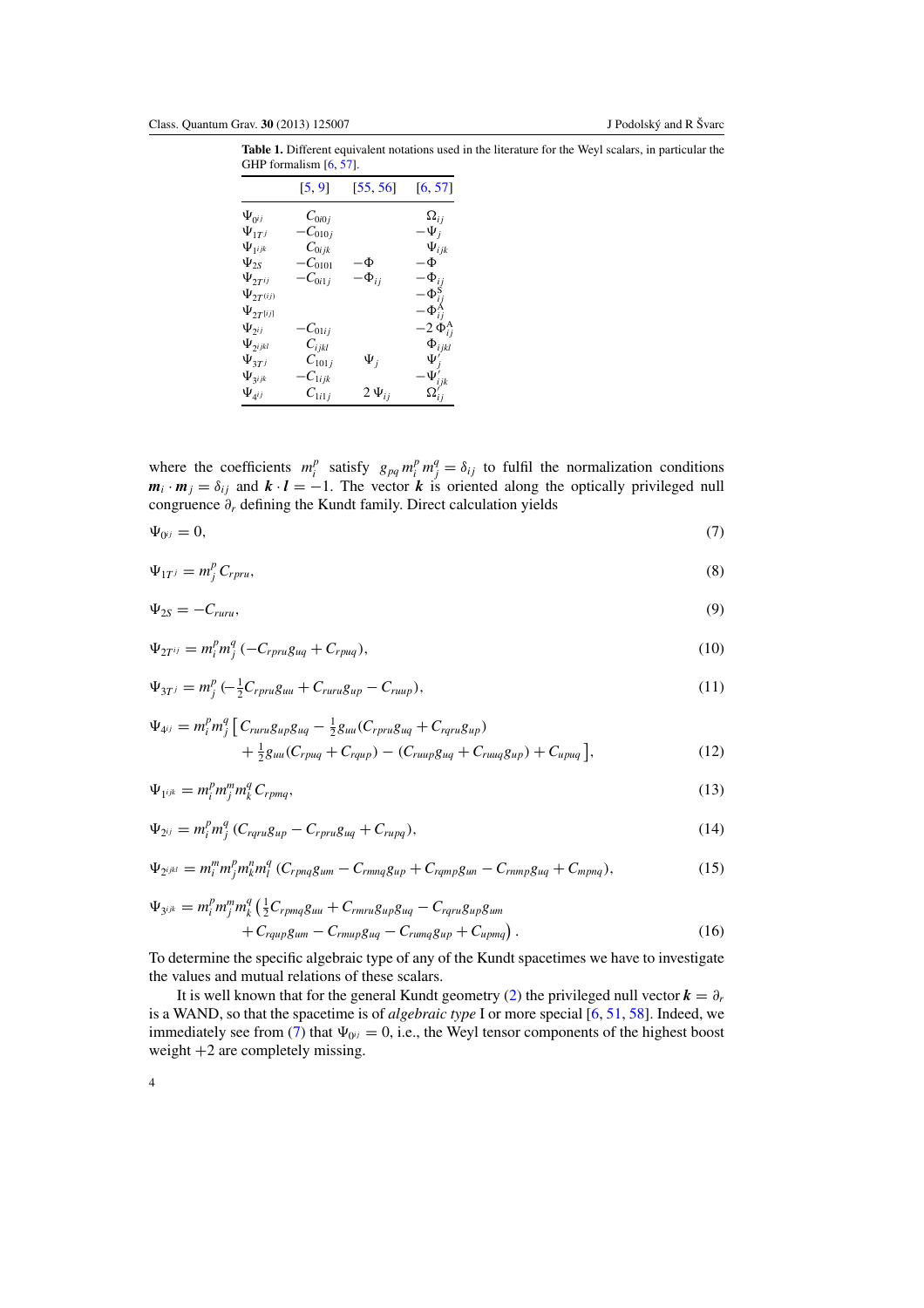<span id="page-5-0"></span>Using the frame [\(6\)](#page-3-0), the boost weight  $+1$  scalars  $\Psi_{1T}$  and  $\Psi_{1ijk}$  for all frame labels *i*, *j*,  $k = 2, ..., D - 1$  are, in view of [\(8\)](#page-4-0), [\(13\)](#page-4-0) and [\(A.30\)](#page-20-0), [\(A.14\)](#page-18-0), [\(A.24\)](#page-19-0), explicitly

$$
\Psi_{1T^j} = -\frac{1}{2} \frac{D-3}{D-2} m_j^p g_{up,rr}, \tag{17}
$$

$$
\Psi_{1^{ijk}} = \frac{1}{D-3} \left( \delta_{ij} \Psi_{1T^k} - \delta_{ik} \Psi_{1T^j} \right). \tag{18}
$$

Clearly,  $\Psi_{1T^k} = \Psi_{1^i}$  which confirms [\(5\)](#page-3-0). Moreover, we observe that there are no Kundt spacetimes of genuine subtype I(a); see the definition in section 2.3 of [\[6](#page-23-0)]. We thus proved that *all Kundt geometries are actually of algebraic type* I(b)≡I, or more special.

# **3. Algebraically special (type II) Kundt spacetimes**

Kundt spacetimes are *algebraically special*, that is of type II (or more special), if the corresponding Weyl scalars  $\Psi_{A}$ ... of the boost weight  $+1$  (or lower) also vanish.

In this paper, we restrict ourselves to the geometrically privileged large subclass<sup>4</sup> of Kundt spacetimes which are of type II or more special *with respect to the WAND k*.

From (17) and (18) it follows that the simple condition  $\Psi_{1T} = 0$ , that is explicitly  $m_j^p g_{up,rr} = 0$ , is the necessary and sufficient condition for a Kundt spacetime of any dimension to be of type II≡I(a), i.e., algebraically special with a double WAND  $k = \partial_r$ . Since the (*D*−2) spatial vectors *m<sup>j</sup>* of [\(6\)](#page-3-0) forming the local Cartesian frame in the transverse Riemannian space are linearly independent, *gup* must be of the form

$$
g_{up} = e_p(u, x) + f_p(u, x) r,
$$
\n(19)

where for any  $p = 2, ..., D - 1$  the functions  $e_p, f_p$  are independent of the coordinate *r*, confirming the results of [\[6](#page-23-0), [52](#page-25-0)]. *The most general Kundt spacetime of algebraic type* II *with respect to the double WAND*  $\boldsymbol{k}$  in any dimension *D* can be thus written as

$$
ds^{2} = g_{pq} dx^{p} dx^{q} + 2 (e_{p} + f_{p} r) du dx^{p} - 2 du dr + g_{uu}(r, u, x) du^{2},
$$
 (20)

where  $g_{pq}$ ,  $e_p$  and  $f_p$  are functions of *u* and *x* only. Any Kundt spacetime of Weyl type II with respect to *k* necessarily implies  $g_{up,rr} = 0$  and thus  $R_{rp} = 0$ , see [\(A.24\)](#page-19-0), which is equivalent to  $R_{ab}k^b \propto k_a$ . Consequently, the corresponding Ricci tensor must be of type II, or more special, without any additional geometrical or physical condition (see proposition 7.1 of [\[6](#page-23-0)]).

For the algebraically special Kundt geometries with a multiple WAND *k*, we can evaluate all the remaining Weyl scalars of boost weights  $0, -1, -2$ . First, after substituting (19) into [\(A.13\)](#page-18-0)–[\(A.30\)](#page-20-0), a straightforward but very lengthy calculation yields the explicit forms of the Riemann, Ricci and Weyl tensors for an *arbitrary such algebraically special Kundt* spacetime of dimension  $D \ge 4$ . The complete results are presented in appendix [B.](#page-20-0) Next, using the expressions  $(9)$ – $(16)$  and the Weyl tensor coordinate components  $(B.21)$ – $(B.30)$ , after the surprising and non-trivial cancellation of various terms we obtain the following explicit expressions:

$$
\Psi_{2S} = \frac{D-3}{D-1} \left[ \frac{1}{2} g_{uu,rr} - \frac{1}{4} f^p f_p + \frac{1}{D-2} \left( \frac{^S R}{D-3} + f \right) \right],\tag{21}
$$

$$
\Psi_{2T^{ij}} = \frac{g_{pq} m_i^p m_j^q}{(D-1)(D-2)} \left[ \frac{1}{2} (D-3) g_{uu,rr} - \frac{1}{4} (D-3) f^m f_m - {}^S \! R - \frac{1}{2} (D-5) f \right] + \frac{1}{D-2} m_i^p m_j^q \left[ {}^S \! R_{pq} + \frac{1}{2} (D-4) f_{pq} + \frac{1}{2} (D-2) F_{pq} \right],
$$
(22)

<sup>4</sup> There may exist 'non-aligned' Kundt geometries for which the WAND *k* (oriented along the geodesic, nonexpanding, non-twisting and shear-free congruence) is *not* multiple while they admit *another* non-Kundt WAND that *is* multiple, cf [\[52\]](#page-25-0).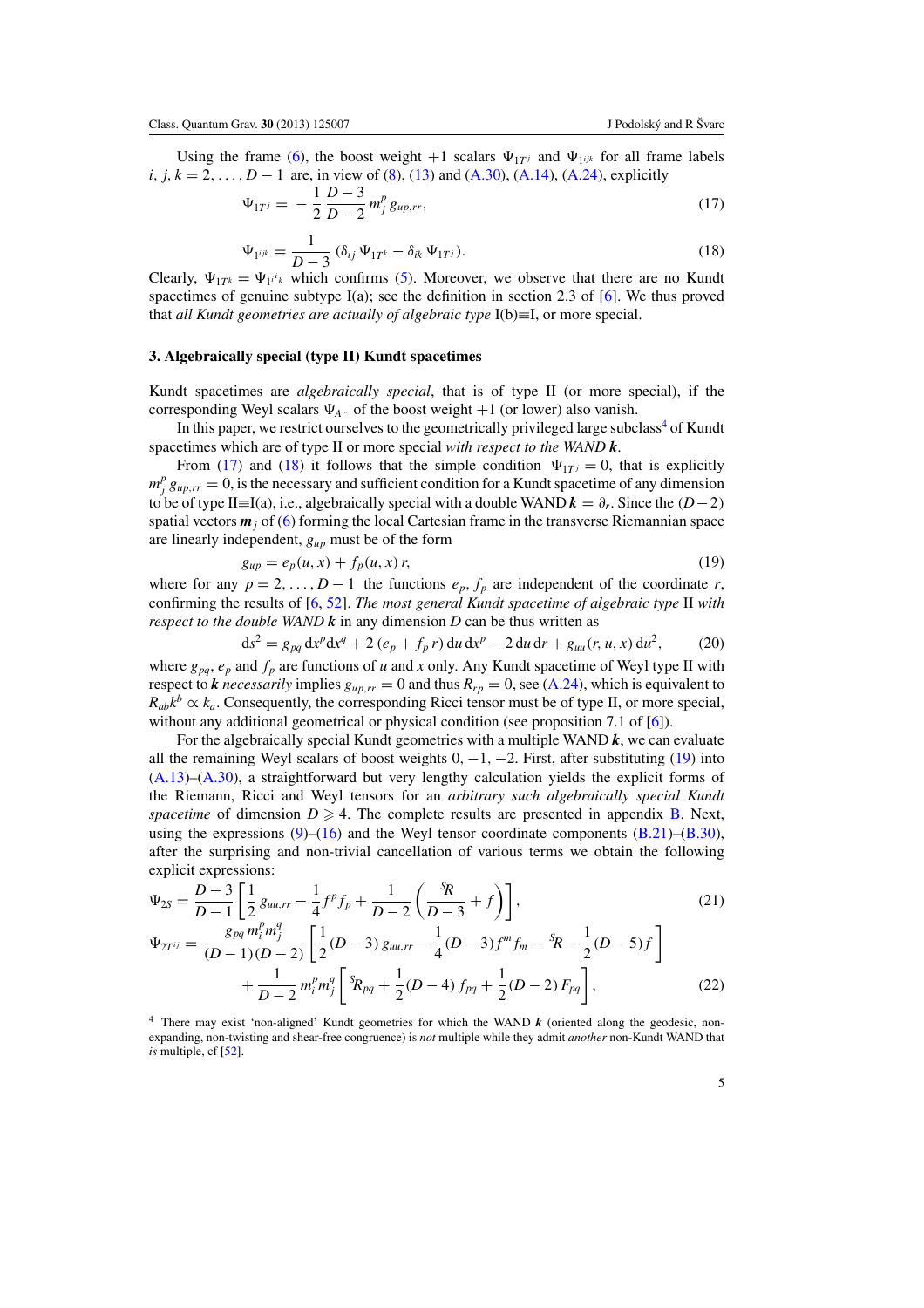<span id="page-6-0"></span>
$$
\Psi_{2^{ij}} = m_i^p m_j^q F_{pq},\tag{23}
$$

$$
\Psi_{2^{ijkl}} = m_i^m m_j^p m_k^n m_l^q \left[ \frac{s_{R_{mpnq}} - \frac{1}{D-2} (g_{mn} (s_{Rpq} - f_{pq}) - g_{mq} (s_{Rpn} - f_{pn}) \right. \\ \left. + g_{pq} (s_{Rmn} - f_{mn}) - g_{pn} (s_{Rmq} - f_{mq}) \right) \\ \left. + \frac{1}{(D-1)(D-2)} \left( g_{uu,rr} + s_R - 2f - \frac{1}{2} f^s f_s \right) (g_{mn} g_{pq} - g_{mq} g_{pn}) \right], \qquad (24)
$$
  

$$
\Psi_{3T^j} = -m_j^p \frac{D-3}{D-2} \left[ \frac{1}{2} (r f_p g_{uu,rr} + g_{uu,rp} - f_{p,u}) + e_p \left( \frac{1}{2} g_{uu,rr} - \frac{1}{4} f^q f_q \right) \right]
$$

$$
= -m_j^p \frac{D-3}{D-2} \left[ \frac{1}{2} (rf_p g_{uu,rr} + g_{uu,rp} - f_{p,u}) + e_p \left( \frac{1}{2} g_{uu,rr} - \frac{1}{4} f^q f_q \right) + \frac{1}{4} f^q e_q f_p - \frac{1}{2} f^q E_{qp} - \frac{1}{D-3} X_p - r \left( \frac{1}{2} f^q F_{qp} + \frac{1}{D-3} Y_p \right) \right],
$$
(25)

$$
\Psi_{3^{ijk}} = \frac{1}{D-3} \left( \delta_{ij} \, \Psi_{3T^k} - \delta_{ik} \, \Psi_{3T^j} \right) + \tilde{\Psi}_{3^{ijk}},\tag{26}
$$

$$
\tilde{\Psi}_{3^{ijk}} = m_i^p m_j^m m_k^q \left[ \left( X_{pmq} - \frac{1}{D-3} (g_{pm} X_q - g_{pq} X_m) \right) + r \left( Y_{pmq} - \frac{1}{D-3} (g_{pm} Y_q - g_{pq} Y_m) \right) \right],
$$
\n(27)

$$
\Psi_{4^{ij}} = m_i^p m_j^q \left[ W_{pq} - \frac{1}{D - 2} g_{pq} W \right],
$$
\n(28)

where  $g_{pq} m_i^p m_j^q = \delta_{ij}$  and

$$
X_{pmq} \equiv e_{[q||m]||p} + F_{qm} e_p + \frac{1}{2} (F_{pm} e_q - F_{pq} e_m)
$$
  
 
$$
+ \frac{1}{2} (e_{pm} f_q - e_{pq} f_m) - \frac{1}{2} (f_{pm} e_q - f_{pq} e_m) + g_{p[m,u||q]},
$$
 (29)

$$
Y_{pmq} \equiv f_{[q||m]||p} + F_{qm} f_p + \frac{1}{2} (F_{pm} f_q - F_{pq} f_m), \qquad (30)
$$

$$
W_{pq} \equiv -\frac{1}{2}(g_{uu})_{||p||q} + \frac{1}{2}g_{uu}f_{(p||q)} + \frac{1}{4}(g_{uu,p}f_q + g_{uu,q}f_p) - \frac{1}{2}g_{uu,r}(rf_{(p||q)} + e_{pq})
$$
  
\n
$$
-\frac{1}{2}g_{uu,rr}[r^2f_pf_q + r(f_pe_q + f_qe_p) + e_pe_q] + \frac{1}{2}[(f_{p,u} - g_{uu,rp})(rf_q + e_q) + (f_{q,u} - g_{uu,rq})(rf_p + e_p)] + r^2g^{mn}F_{mp}F_{nq} + r[f_{(p,u||q)} + g^{mn}(E_{mp}F_{nq} + E_{mq}F_{np})
$$
  
\n
$$
+\frac{1}{2}[f^m(F_{mp}e_q + F_{mq}e_p) - e^m(F_{mp}f_q + F_{mq}f_p)]] + (e_{(p,u||q)} - \frac{1}{2}g_{pq,uu})
$$
  
\n
$$
+g^{mn}E_{mp}E_{nq} + \frac{1}{2}[f^m(E_{mp}e_q + E_{mq}e_p) - e^m(E_{mp}f_q + E_{mq}f_p)]
$$
  
\n
$$
+\frac{1}{4}(e^me_{m}f_pf_q + f^mf_me_pe_q) - \frac{1}{4}f^me_{m}(f_pe_q + f_qe_p).
$$
  
\n(31)

The corresponding contractions  $X_q \equiv g^{pm} X_{pmq}$ ,  $Y_q \equiv g^{pm} Y_{pmq}$ ,  $W \equiv g^{pq} W_{pq}$  are

$$
X_q = g^{pm} e_{[q||p]||m} - \frac{3}{2} F_{pq} e^p + \frac{1}{2} (f_{pq} e^p - e_{pq} f^p) + \frac{1}{2} (g^{pm} e_{pm} f_q - f e_q) + g^{pm} g_{p[m,u||q]}, \quad (32)
$$

$$
Y_q = g^{pm} f_{[q||p]||m} - \frac{3}{2} F_{pq} f^p,
$$
\n(33)

$$
W = -\frac{1}{2}\Delta g_{uu} + \frac{1}{2}g_{uu}f^{p}_{||p} + \frac{1}{2}g_{uu,p}f^{p} - \frac{1}{2}g_{uu,r}g^{pq}(rf_{(p||q)} + e_{pq})
$$
  
\n
$$
- \frac{1}{2}g_{uu,rr}(r^{2}f^{p}f_{p} + 2rf^{p}e_{p} + e^{p}e_{p}) + (f_{p,u} - g_{uu,rp})(rf^{p} + e^{p})
$$
  
\n
$$
+ r^{2}g^{pq}g^{mn}F_{pm}F_{qn} + r[g^{pq}f_{(p,u||q)} + 2g^{pq}g^{mn}E_{pm}F_{qn} + 2f^{p}e^{q}F_{pq}]
$$
  
\n
$$
+ g^{pq}(e_{(p,u||q)} - \frac{1}{2}g_{pq,uu}) + g^{pq}g^{mn}E_{pm}F_{qn} + 2f^{p}e^{q}e_{[p||q]}
$$
  
\n
$$
+ \frac{1}{2}e^{p}e_{p}f^{q}f_{q} - \frac{1}{2}f^{p}e_{p}f^{q}e_{q}.
$$
\n(34)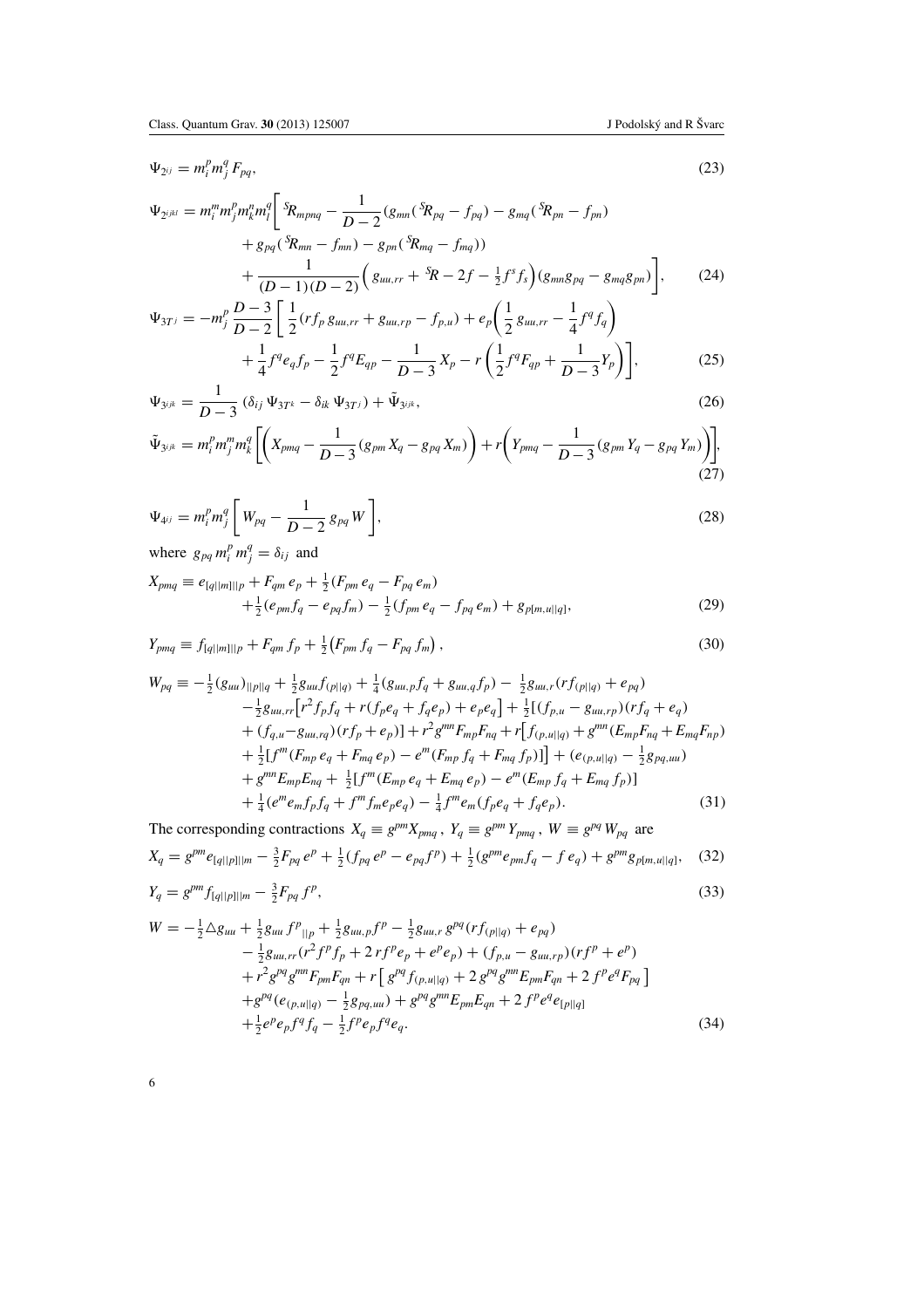$\overline{p}$   $\overline{p}$ 

<span id="page-7-0"></span>We have introduced the convenient geometric quantities

$$
f^p \equiv g^{pq} f_q,\tag{35}
$$

$$
f_{p||q} \equiv f_{p,q} - \Gamma_{pq}^m f_m,\tag{36}
$$

$$
f^{p}_{\parallel p} \equiv g^{pq} f_{p\parallel q},\tag{37}
$$

$$
f_{pq} \equiv f_{(p||q)} + \frac{1}{2} f_p f_q,
$$
\n(38)

$$
f \equiv g^{pq} f_{pq} = f^p_{\ |p} + \frac{1}{2} f^p f_p,\tag{39}
$$

$$
F_{pq} \equiv f_{[p||q]} = f_{[p,q]},\tag{40}
$$

$$
f_{[m||q]||p} \equiv f_{[m,q],p} - \Gamma_{pm}^n f_{[n,q]} - \Gamma_{pq}^n f_{[m,n]},
$$
\n(41)

$$
f_{p,u||q} \equiv (f_{p,u})_{||q} = f_{p,uq} - f_{n,u} \Gamma_{pq}^n, \tag{42}
$$

$$
f_{(p,u||q)} \equiv f_{(p,q),u} - f_{n,u} \Gamma_{pq}^n, \tag{43}
$$

$$
e^p \equiv g^{pq} e_q,\tag{44}
$$

$$
e_{p||q} \equiv e_{p,q} - \Gamma_{pq}^m e_m,\tag{45}
$$

$$
e_{pq} \equiv e_{(p||q)} - \frac{1}{2}g_{pq,u},\tag{46}
$$

$$
E_{pq} \equiv e_{[p||q]} + \frac{1}{2}g_{pq,u},\tag{47}
$$

$$
e_{[m||q]||p} \equiv e_{[m,q],p} - \Gamma_{pm}^{n} e_{[n,q]} - \Gamma_{pq}^{n} e_{[m,n]},
$$
\n(48)

$$
e_{p,u||q} \equiv (e_{p,u})_{||q} = e_{p,uq} - e_{n,u} \Gamma_{pq}^n, \tag{49}
$$

$$
e_{(p,u||q)} \equiv e_{(p,q),u} - e_{n,u} \Gamma_{pq}^n, \tag{50}
$$

and 
$$
g_{p[m,u||q]} \equiv \frac{1}{2} [(g_{pm,u})_{||q} - (g_{pq,u})_{||m}]
$$
 (51)

$$
= g_{p[m,q],u} + \frac{1}{2} \left( \Gamma_{pm}^{n} g_{nq,u} - \Gamma_{pq}^{n} g_{nm,u} \right),
$$

$$
(g_{uu})_{||p||q} \equiv g_{uu,pq} - g_{uu,n} \Gamma_{pq}^n,\tag{52}
$$

$$
\Delta g_{uu} \equiv g^{pq} (g_{uu})_{||p||q},\tag{53}
$$

in which the symbol || indicates the covariant derivative with respect to the spatial metric  $g_{pq}$  in the transverse (*D* − 2)-dimensional Riemannian space, whose metric is  $g_{pq}$  and the corresponding Riemann and Ricci curvature tensors are *<sup>S</sup> Rmpnq* and *<sup>S</sup> Rpq*, respectively.

We should emphasize that all the quantities (35)–(51) are *independent* of the coordinate *r*. It is also important to observe that  $W_{pq} = W_{qp}$ , while  $X_{pmq} = -X_{pqm}$ ,  $Y_{pmq} = -Y_{pqm}$ . Consequently,  $X_q \equiv g^{pm} X_{pmq}$  and  $Y_q \equiv g^{pm} Y_{pmq}$ , given in [\(32\)](#page-6-0) and [\(33\)](#page-6-0), are the only non-trivial contractions of *Xpmq* and *Ypmq*, respectively.

By taking the symmetric and antisymmetric parts of  $\Psi_{2T^{ij}}$  given by expression [\(22\)](#page-5-0) we immediately obtain

$$
\Psi_{2T^{(ij)}} = \frac{g_{pq} m_i^p m_j^q}{(D-1)(D-2)} \left[ \frac{1}{2} (D-3) g_{uu,rr} - \frac{1}{4} (D-3) f^m f_m - {}^S \! R - \frac{1}{2} (D-5) f \right] \n+ \frac{1}{D-2} m_i^p m_j^q \left[ {}^S \! R_{pq} + \frac{1}{2} (D-4) f_{pq} \right],
$$
\n(54)

$$
\Psi_{2T^{[ij]}} = \frac{1}{2} m_i^p m_j^q F_{pq},\tag{55}
$$

$$
\phantom{0}7
$$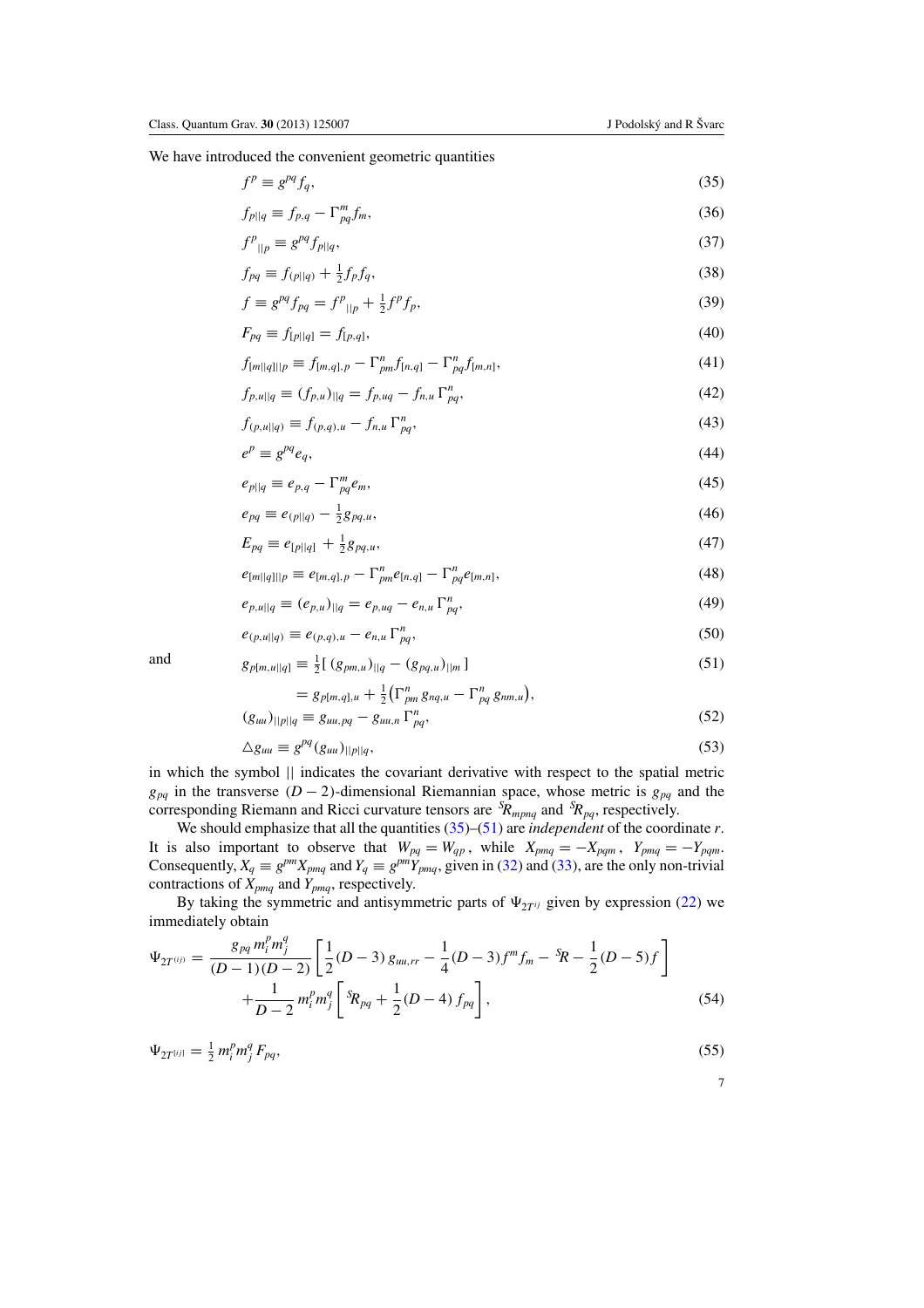<span id="page-8-0"></span>which explicitly confirm the relations  $\Psi_{2S} = \Psi_{2T^{k}} = \Psi_{2T^{(i)j}} \delta^{ij}$  and  $\Psi_{2T^{[ij]}} = \frac{1}{2} \Psi_{2^{ij}}$ , see [\(5\)](#page-3-0). For the corresponding irreducible components defined as

$$
\tilde{\Psi}_{2T^{(ij)}} \equiv \Psi_{2T^{(ij)}} - \frac{1}{D-2} \,\delta_{ij} \Psi_{2S},\tag{56}
$$

$$
\tilde{\Psi}_{2^{ijkl}} = \Psi_{2^{ijkl}} - \frac{2}{D-4} \left( \delta_{ik} \Psi_{2T^{(l)}} - \delta_{il} \Psi_{2T^{(k)}} - \delta_{jk} \Psi_{2T^{(li)}} + \delta_{jl} \Psi_{2T^{(ki)}} \right) + \frac{2}{(D-3)(D-4)} \Psi_{2S} \left( \delta_{ik} \delta_{lj} - \delta_{il} \delta_{kj} \right),
$$
\n(57)

we then get using  $(21)$  and  $(24)$  that

$$
\tilde{\Psi}_{2T^{(ij)}} = \frac{m_i^p m_j^q}{D-2} \left[ \left( {}^{5}R_{pq} - \frac{g_{pq}}{D-2} {}^{5}R \right) + \frac{1}{2} (D-4) \left( f_{pq} - \frac{g_{pq}}{D-2} f \right) \right], \quad (58)
$$

$$
\tilde{\Psi}_{2^{ijkl}} = m_i^m m_j^p m_k^m n_l^q \, {}^S\!C_{mpnq}.\tag{59}
$$

In general, all these Weyl scalars of boost weight 0 are non-trivial. However, if some of them vanish, we obtain an *explicit refinement* of the algebraic classification of type II Kundt spacetimes with the double WAND  $\mathbf{k} = \partial_r$  into the corresponding *subtypes* defined in [\[6\]](#page-23-0) (see also [\[9,](#page-23-0) [59,](#page-25-0) [60\]](#page-25-0)). To be specific:

• The Kundt spacetime [\(20\)](#page-5-0) is of *algebraic type* II(a)  $\Leftrightarrow \Psi_{2S} = 0 \Leftrightarrow$  the metric function  $g_{uu}$ is *at most quadratic* in the coordinate *r*,

$$
g_{uu} = a(u, x) r^2 + b(u, x) r + c(u, x),
$$
\n(60)

and *a* is uniquely given as

$$
a = \frac{1}{4}f^{p}f_{p} - \frac{1}{D-2}\left(\frac{s_{R}}{D-3} + f\right),
$$
\n(61)

where  ${}^{5}R$  is the Ricci scalar of the spatial metric  $g_{pq}$ , and f is defined by [\(39\)](#page-7-0). Note that these spacetimes form a subclass of the degenerate Kundt spacetimes studied in [\[52\]](#page-25-0).

• The Kundt spacetime [\(20\)](#page-5-0) is of *algebraic type* II(b)  $\Leftrightarrow \Psi_{2T^{(ij)}} = 0 \Leftrightarrow$ 

$$
{}^{S}R_{pq} - \frac{g_{pq}}{D-2} {}^{S}R = -\frac{1}{2}(D-4)\left(f_{pq} - \frac{g_{pq}}{D-2}f\right). \tag{62}
$$

This is identically satisfied when  $D = 4$ , since for any transverse two-dimensional Riemannian space there is  ${}^{S}R_{pq} = \frac{1}{2}g_{pq} {}^{S}R$ .

• The Kundt spacetime [\(20\)](#page-5-0) is of *algebraic type*  $II(c) \Leftrightarrow \tilde{\Psi}_{2^{ijkl}} = 0 \Leftrightarrow$ 

$$
C_{mpnq} = 0. \tag{63}
$$

This is always satisfied when  $D = 4$  and  $D = 5$  since the Weyl tensor vanishes identically in dimensions 2 and 3, see also [\[60](#page-25-0), [61](#page-25-0)].

• The Kundt spacetime [\(20\)](#page-5-0) is of *algebraic type* II(d)  $\Leftrightarrow \Psi_{2T[ij]} = 0 \Leftrightarrow$ 

$$
F_{pq} = 0,\t\t(64)
$$

i.e.,  $f_{p,q} - f_{q,p} = 0$  for all p, q, see [\(40\)](#page-7-0). This condition can be conveniently rewritten in a geometric form. Introducing the 1-form  $\phi \equiv f_p \, dx^p$  in the transverse (*D* − 2)-dimensional Riemannian space, (64) is equivalent to the condition that  $\phi$  is *closed*,  $d\phi = 0$ . On any *contractible domain*, every closed form is exact by the Poincaré lemma, so that there exists a *potential function*  $\mathcal F$  such that  $\phi = d\mathcal F$ ,

$$
f_p \equiv \mathcal{F}_{p}.\tag{65}
$$

In a general case, such F exists only *locally*.

*S*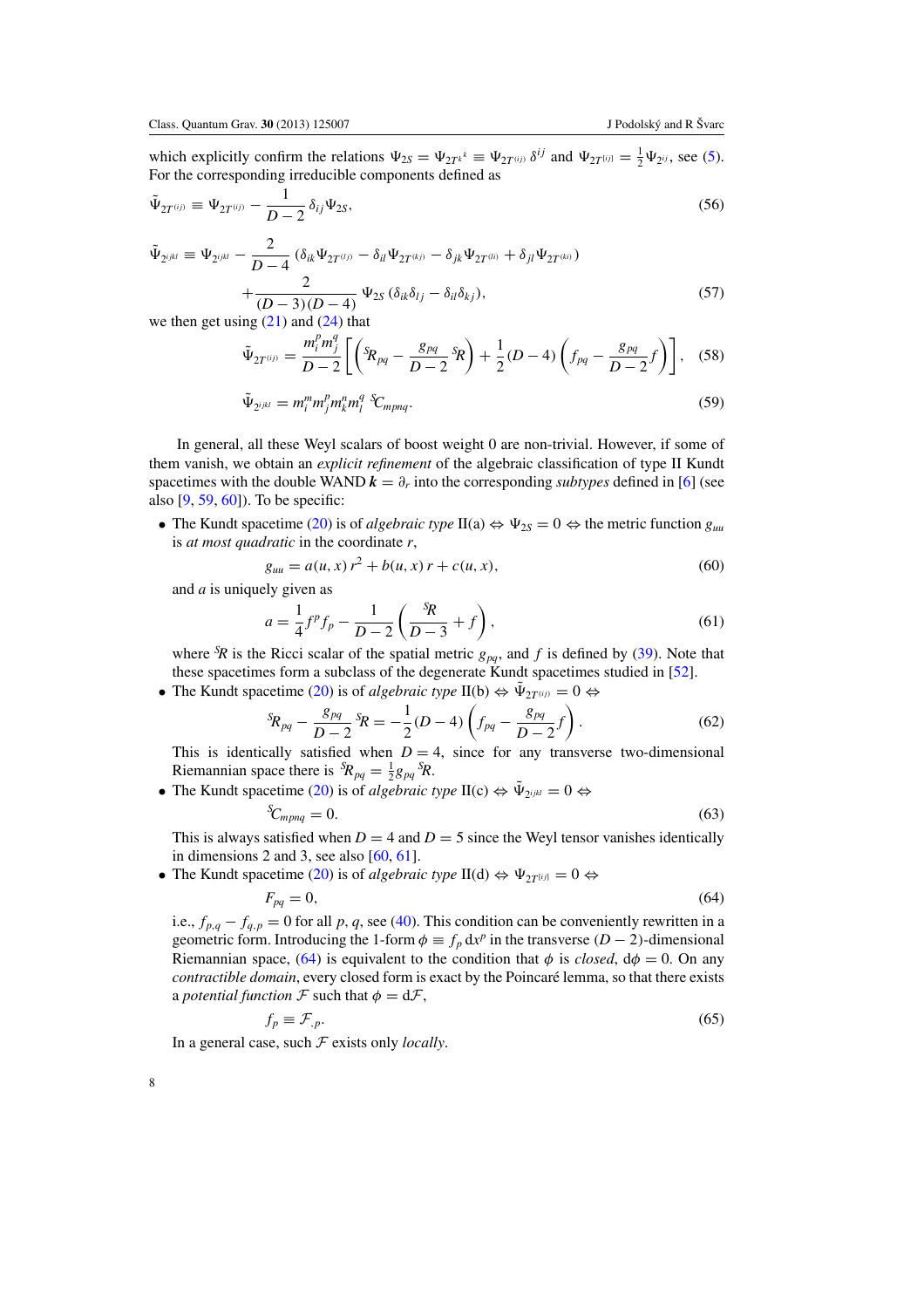# <span id="page-9-0"></span>**4. Type III Kundt spacetimes**

The Kundt spacetime [\(20\)](#page-5-0) is of *algebraic type* III with respect to the triple WAND  $\mathbf{k} = \partial_r$  if all these four independent conditions [\(60\)](#page-8-0)–[\(64\)](#page-8-0) are *satisfied simultaneously*, that is III≡II(abcd). Recall that in four spacetime dimensions, the conditions [\(62\)](#page-8-0) and [\(63\)](#page-8-0) are identically valid. For type III Kundt spacetimes the general expressions  $(25)$ ,  $(26)$ ,  $(27)$  for the corresponding Weyl scalars of the boost weight  $-1$  thus reduce to expressions

$$
\Psi_{3T'} = -m_j^p \frac{D-3}{D-2} \left[ (a_{,p} + f_p a) r + \frac{1}{2} (b_{,p} - f_{p,u}) - \frac{1}{2} T_p \right],
$$
\n(66)

$$
\Psi_{3^{ijk}} = \frac{1}{D-3} \left( \delta_{ij} \, \Psi_{3T^k} - \delta_{ik} \, \Psi_{3T^j} \right) + \tilde{\Psi}_{3^{ijk}},\tag{67}
$$

$$
\tilde{\Psi}_{3^{ijk}} = m_i^p m_j^m m_k^q \left[ X_{pmq} - \frac{1}{D-3} (g_{pm} X_q - g_{pq} X_m) \right],
$$
\n(68)

where *a* is given by [\(61\)](#page-8-0),  $f_p$  can locally be written as [\(65\)](#page-8-0),

$$
T_p \equiv \frac{2 e_p}{D - 2} \left( \frac{{}^S \! R}{D - 3} + f \right) - \frac{1}{2} f^q e_q f_p + f^q E_{qp} + \frac{2}{D - 3} X_p,\tag{69}
$$

 $X_q \equiv g^{pm} X_{pmq}$ , and  $X_{pmq}$  defined in [\(29\)](#page-6-0) simplifies to

$$
X_{pmq} = e_{[q||m]||p} + \frac{1}{2}(e_{pm}f_q - e_{pq}f_m) - \frac{1}{2}(f_{pm}e_q - f_{pq}e_m) + g_{p[m,u||q]},\tag{70}
$$

because for the subtype  $II(ad)$  there is

$$
\frac{1}{2}(rf_p g_{uu,rr} + g_{uu,rp} - f_{p,u}) = (a_{,p} + f_p a)r + \frac{1}{2}(b_{,p} - f_{p,u}),
$$
\n(71)

$$
\frac{1}{2}g_{uu,rr} - \frac{1}{4}f^p f_p = -\frac{1}{D-2}\left(\frac{sR}{D-3} + f\right),\tag{72}
$$

$$
F_{pq} = 0.\t\t(73)
$$

It can be seen that  $\tilde{\Psi}_{3^{i}k} = 0$  which confirms the relation  $\Psi_{3^{i}k} = \Psi_{3T^k}$ , see [\(5\)](#page-3-0).

Following the definition in section 2.3 of [\[6](#page-23-0)], we can thus explicitly write the conditions for the subtypes III(a) and III(b) with the triple WAND *k*.

• The Kundt type III spacetimes are of *algebraic type* III(a) if, and only if,  $\Psi_{3T} = 0$ . Due to  $(66)$ , which is linear in *r*, this yields the following two conditions that must be satisfied simultaneously:

$$
a_{,p} + f_p a = 0,\tag{74}
$$

$$
b_{,p} - f_{p,u} = T_p. \t\t(75)
$$

These put specific constraints on the spatial derivatives of the functions *a* and *b* in the expression [\(60\)](#page-8-0) for  $g_{uu}$ . Note that, in view of [\(61\)](#page-8-0) and [\(65\)](#page-8-0), the condition (74) can be (locally) integrated as

$$
a(u, x) = \frac{1}{4}f^{p}f_{p} - \frac{1}{D - 2}\left(\frac{sR}{D - 3} + f\right) = \alpha \exp(-\mathcal{F}),
$$
 (76)

where  $\mathcal{F}(x, u)$  is the potential function of  $f_p = \mathcal{F}_{p}$  while  $\alpha(u)$  is an arbitrary function of the retarded time *u*.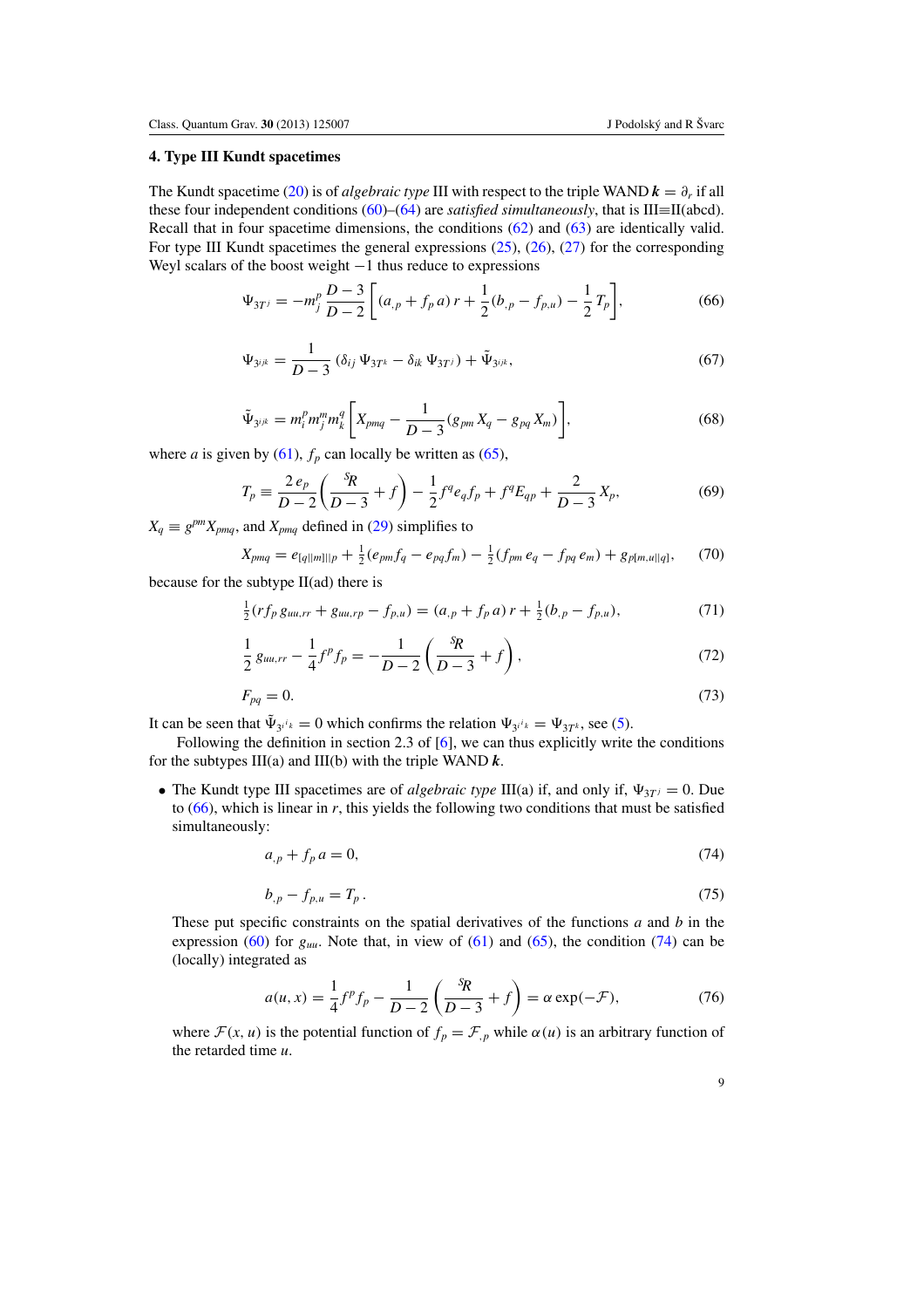<span id="page-10-0"></span>• The Kundt type III spacetimes are of *algebraic type* III(b) if, and only if,  $\tilde{\Psi}_{\gamma i k} = 0$ , which is explicitly

$$
X_{pmq} = \frac{1}{D-3} \left( g_{pm} X_q - g_{pq} X_m \right). \tag{77}
$$

This is the set of constraints on the metric functions  $e_p$ ,  $f_p$ ,  $g_{pq}$ . In four spacetime dimensions, *D* = 4, the condition (77) is satisfied identically, so that III(b)≡III, while III(a)≡N. Indeed, in such a case the transverse metric is two-dimensional and thus conformally flat,  $g_{pm} = \Omega \delta_{pm}$ , which implies that  $X_{pmq} = g_{pm} X_q - g_{pq} X_m$  with  $X_q = \Omega^{-1}(X_{22q} + X_{33q})$  for all combinations of the indices *p*, *m*, *q* = 2, 3.

### **5. Type N Kundt spacetimes**

Kundt spacetime [\(20\)](#page-5-0) is of *algebraic type* N with the quadruple WAND  $\mathbf{k} = \partial_r$  if, and only if, the four independent conditions  $(60)$ – $(64)$  and the three independent conditions  $(74)$ ,  $(75)$ and (77) are all satisfied simultaneously for every combination of the spatial components *m*, *n*, *p*, *q* = 2, ..., *D* − 1, i.e., N=III(ab).

Therefore, the only non-vanishing Weyl tensor component is  $\Psi_{4ij}$  given by [\(28\)](#page-6-0). For all type N Kundt geometries, this scalar of the lowest boost weight −2 is

$$
\Psi_{4^{ij}} = m_i^p m_j^q \left[ W_{pq} - \frac{1}{D-2} g_{pq} W \right],
$$
\n(78)

where the symmetric matrix  $W_{pq}$  given by [\(31\)](#page-6-0) simplifies, using [\(60\)](#page-8-0), [\(61\)](#page-8-0), [\(64\)](#page-8-0), [\(74\)](#page-9-0) and [\(75\)](#page-9-0), to

$$
W_{pq} \equiv r \left[ \frac{1}{2} a g_{pq,u} + U_{(p||q)} + U_{(p} f_{q)} \right] - \frac{1}{4} \left[ (c_{,p} - c f_{p})_{||q} + (c_{,q} - c f_{q})_{||p} \right] - \frac{1}{2} b e_{pq} + (a - \frac{1}{4} f^{m} f_{m}) e_{p} e_{q} + Z_{(pq)},
$$
(79)

in which *a* is given by [\(61\)](#page-8-0),  $U_p = \frac{1}{2}(f_{p,u} - T_p) - a e_p$  is

$$
U_p \equiv \frac{1}{2} f_{p,u} - \frac{1}{4} f^q f_q \, e_p + \frac{1}{4} f^q e_q f_p - \frac{1}{2} f^q E_{qp} - \frac{1}{D-3} X_p,\tag{80}
$$

$$
Z_{pq} \equiv \frac{1}{4} e^m e_m f_p f_q + e_{p,u||q} - \frac{1}{2} g_{pq,uu} - e^m E_{mp} f_q + g^{mn} E_{mp} E_{nq} - \frac{2}{D-3} X_p e_q, \tag{81}
$$

and the trace of  $W_{pq}$  is  $W = g^{pq}W_{pq}$ . The symmetric  $(D-2) \times (D-2)$  matrix  $\Psi_{4^{ij}}$  represents the specific amplitudes of Kundt gravitational waves, which in any dimension *D* are thus always transverse and traceless. This result applies to all Kundt type N geometries, irrespective of any field equations.

#### **6. Type O Kundt spacetimes**

Type O Kundt geometries arise when *all* components of the Weyl tensor vanish. From (78) it follows that this occurs for type N Kundt spacetimes if, and only if,

$$
W_{pq} = \frac{1}{D-2} g_{pq} W.
$$
\n(82)

This condition, which is symmetric in the spatial components  $p$  and  $q$ , obviously splits into the part linear in the coordinate  $r$ , and the part independent of it.

Due to  $(82)$ , the matrix  $W_{pq}$  identically vanishes if, and only if, its trace vanishes,  $W_{pq} = 0 \Leftrightarrow W = 0$ . Therefore, there exists a *specific subtype* of conformally flat Kundt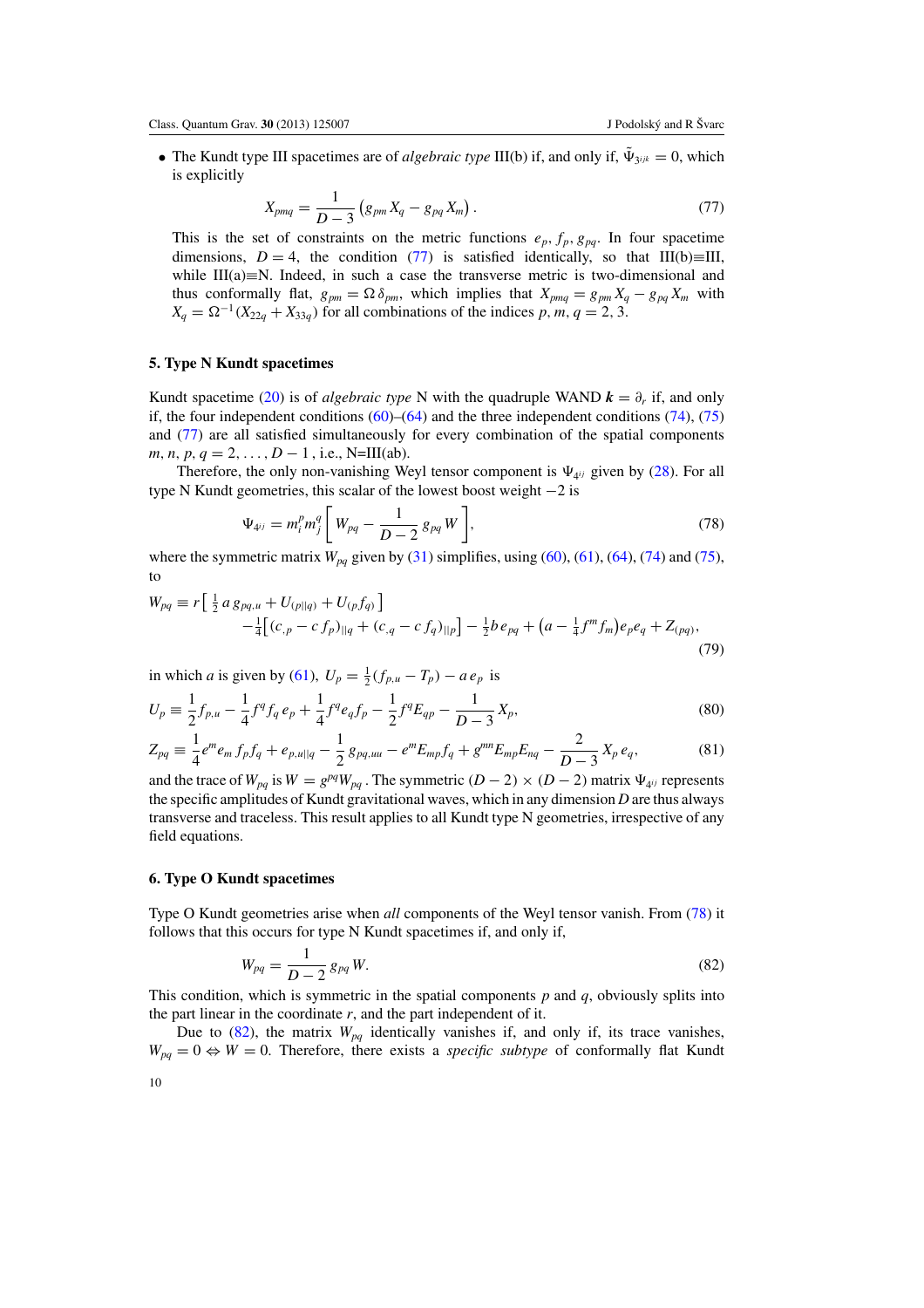<span id="page-11-0"></span>geometries, which we may denote as type O', given by the condition  $W_{pq} = 0$ . Using [\(79\)](#page-10-0), this is equivalent to

$$
U_{(p||q)} + U_{(p}f_{q)} = -\frac{1}{2} a g_{pq,u}, \tag{83}
$$

$$
(c_{,p} - c f_p)_{||q} + (c_{,q} - c f_q)_{||p} = -2b e_{pq} + (4a - f^m f_m) e_p e_q + 4Z_{(pq)},
$$
 (84)

where the functions  $a$ ,  $b$  and  $c$ , introduced in [\(60\)](#page-8-0), must satisfy the constraints [\(61\)](#page-8-0), [\(74\)](#page-9-0) and [\(75\)](#page-9-0), while the functions  $U_p$  and  $Z_{pq}$  were defined in [\(80\)](#page-10-0) and [\(81\)](#page-10-0).

# **7. Type D Kundt spacetimes**

Finally, we may complete the explicit classification of Kundt geometries by identifying those algebraically special spacetimes for which the Weyl scalars of the lowest boost weights −2 and −1 vanish.

Let us consider a generic Kundt spacetime of type II with respect to the double WAND  $k = \partial_r$ , described in section [3.](#page-5-0) If its boost weight  $-2$  scalar [\(28\)](#page-6-0) (in which the functions  $W_{pq}$ and *W* are given by [\(31\)](#page-6-0) and [\(34\)](#page-6-0), respectively) vanishes,  $\Psi_{4ij} = 0$ , the vector *l* given by [\(6\)](#page-3-0) is a WAND and the spacetime is of *algebraic type* II*i*.

If, in addition, all the conditions  $(60)$ – $(64)$  are satisfied, the boost weight 0 Weyl scalars also vanish and the spacetime is thus of *algebraic type* III*<sup>i</sup>* with respect to the triple WAND *k* and WAND *l*.

Complementary, the Kundt geometries of *algebraic type* D are represented by those metrics [\(20\)](#page-5-0) for which all Weyl scalars of the *two* lowest boost weights, namely  $\Psi_{3T}$ *i*,  $\Psi_{3jjk}$  and  $\Psi_{4ij}$ , are zero. These scalars are explicitly given by expressions [\(25\)](#page-6-0)–[\(28\)](#page-6-0). All type D Kundt spacetimes for which *both k and l* given by [\(6\)](#page-3-0) *are double WANDs* thus can be written in the form [\(20\)](#page-5-0) in which the metric functions satisfy the conditions

$$
\frac{1}{2}\left(r f_p g_{uu,rr} + g_{uu,rp} - f_{p,u}\right) + e_p \left(\frac{1}{2} g_{uu,rr} - \frac{1}{4} f^q f_q\right)
$$
\n
$$
= r \left(\frac{1}{2} f^q F_{qp} + \frac{1}{D-3} Y_p\right) - \frac{1}{4} f^q e_q f_p + \frac{1}{2} f^q E_{qp} + \frac{1}{D-3} X_p,
$$
\n(85)

$$
X_{pmq} = \frac{1}{D-3} (g_{pm} X_q - g_{pq} X_m),
$$
\n(86)

$$
Y_{pmq} = \frac{1}{D-3} (g_{pm} Y_q - g_{pq} Y_m),
$$
\n(87)

$$
W_{pq} = \frac{1}{D-2} g_{pq} W,
$$
\n(88)

where the corresponding functions are defined in  $(29)$ – $(34)$ .

Moreover, if the relations  $(60)$  with  $(61)$ ,  $(62)$ ,  $(63)$  and  $(64)$  are also valid, we obtain the particular *subtypes* D(a), D(d), D(c) and D(d), respectively. The subtype D(abcd) is equivalent to (conformally flat) type O Kundt spacetimes, described in section [6.](#page-10-0)

In the case of *four-dimensional spacetimes*  $(D = 4)$ , the conditions  $(86)$  and  $(87)$  are identically satisfied (due to the arguments analogous to those given at the end of section [4\)](#page-9-0), and the type D spacetimes are automatically of type D(bc).

### **8. Summary of the results**

Let us summarize the classification scheme of the Kundt spacetimes of type II with respect to double WAND *k* in an arbitrary dimension *D*. Such algebraically special Kundt geometries [\(20\)](#page-5-0) are classified into specific distinct subclasses listed in table [2.](#page-12-0)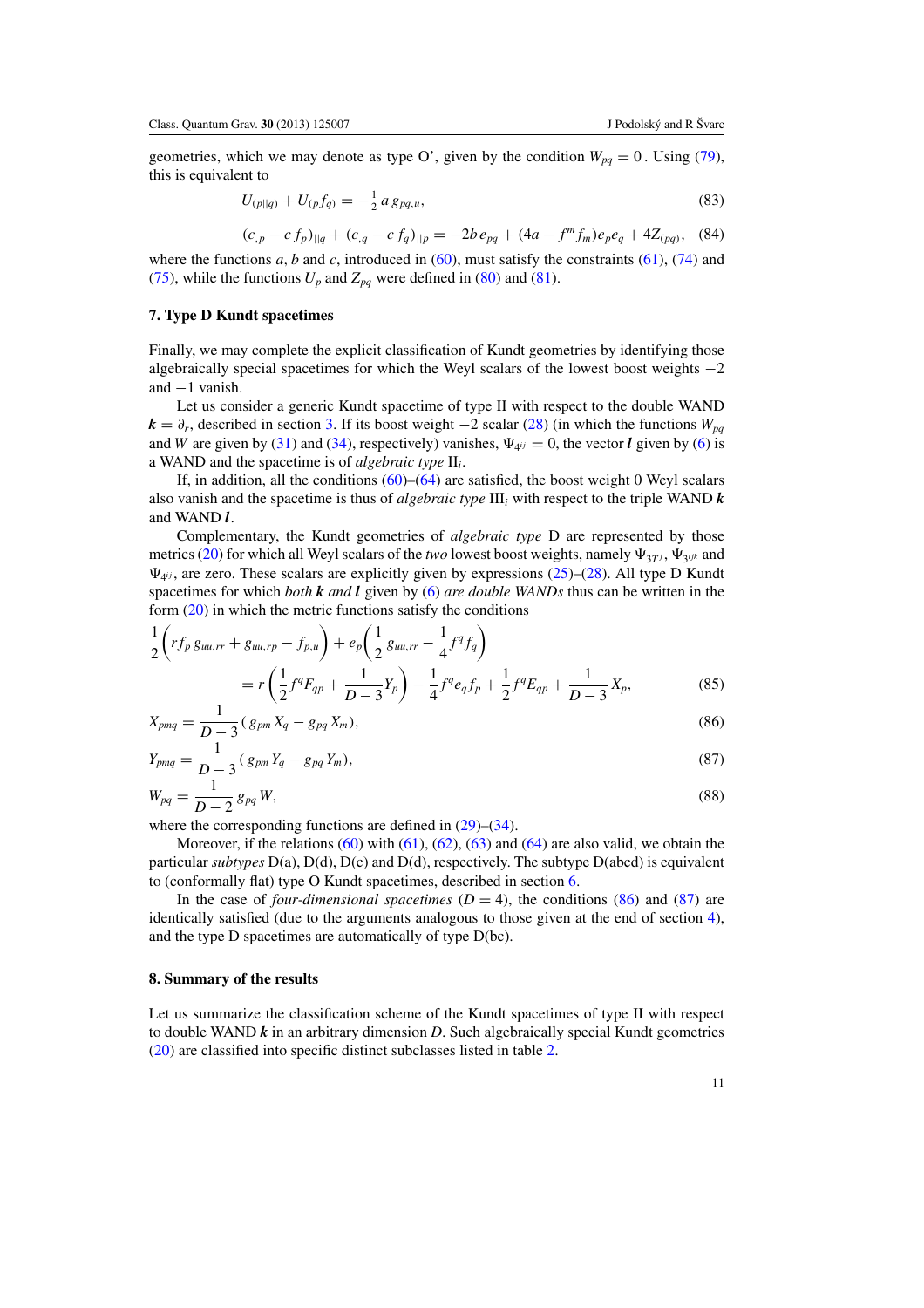<span id="page-12-0"></span>Table 2. The complete classification scheme of algebraically special Kundt geometries [\(20\)](#page-5-0) in any dimension *D* (in the classic  $D = 4$  case, the conditions for II(b), II(c) and III(b) are automatically satisfied). The vector  $k = \partial_r$  is a multiple WAND, and for the type D subclass the vector  $\mathbf{l} = \frac{1}{2} g_{uu} \partial_r + \partial_u$  is a double WAND.

| <b>Type</b> | Necessary and sufficient conditions                                                                             | Equations        |
|-------------|-----------------------------------------------------------------------------------------------------------------|------------------|
| II(a)       | $g_{uu} = a(u, x) r^2 + b(u, x) r + c(u, x)$                                                                    | (60)             |
|             | where $a = \frac{1}{4}f^p f_p - \frac{1}{p-2}(\frac{s_R}{p-3} + f)$                                             | (61)             |
| II(b)       | ${}^{S}\!R_{pq} - \frac{1}{p-2} g_{pq} {}^{S}\!R = -\frac{1}{2}(D-4)(f_{pq} - \frac{1}{p-2} g_{pq} f)$          | (62)             |
| H(c)        | ${}^3C_{mma}=0$                                                                                                 | (63)             |
| II(d)       | $F_{pa}=0$                                                                                                      | (64)             |
| Ш           | II(abcd)                                                                                                        |                  |
| III(a)      | $a_{p} + f_{p} a = 0$ where a is given by (61)                                                                  | $(74)$ , $(61)$  |
|             | $b_{p} - f_{p,u} = T_p$                                                                                         | $(75)$ , $(69)$  |
| III(b)      | $X_{\text{pmq}} = \frac{1}{D-3}(g_{\text{pmq}}X_q - g_{\text{pq}}X_m)$                                          | $(77)$ , $(70)$  |
| N           | III(ab)                                                                                                         |                  |
| $\Omega$    | N with $W_{pq} = \frac{1}{D-2} g_{pq} W$                                                                        | (82), (79)       |
| $\Omega'$   | $W_{na}=0$                                                                                                      | (83), (84)       |
| D           | $\frac{1}{2}(rf_p g_{uu,rr} + g_{uu,rp} - f_{p,u}) + e_p(\frac{1}{2} g_{uu,rr} - \frac{1}{4} f^q f_q)$          |                  |
|             | $= r(\frac{1}{2}f^qF_{qp} + \frac{1}{D-3}Y_p) - \frac{1}{4}f^qe_qf_p + \frac{1}{2}f^qE_{qp} + \frac{1}{D-3}X_p$ | (85), (32), (33) |
|             | $X_{pmq} = \frac{1}{D-3} (g_{pm} X_q - g_{pq} X_m)$                                                             | (86), (29), (32) |
|             | $Y_{bmq} = \frac{1}{D-3} (g_{pm} Y_q - g_{pq} Y_m)$                                                             | (87), (30), (33) |
|             | $W_{pa} = \frac{1}{D-2} g_{pa} W$                                                                               | (88), (31), (34) |
| D(a)        | D with $II(a)$                                                                                                  |                  |
| D(b)        | D with $II(b)$                                                                                                  |                  |
| D(c)        | D with $II(c)$                                                                                                  |                  |
| D(d)        | D with $II(d)$                                                                                                  |                  |

In table 2, the necessary and sufficient conditions and the corresponding equation references for all the algebraic types and subtypes are given. Recall that  $g_{pq}$ , where  $p, q = 2, 3, \ldots, D - 1$ , denotes the metric of the transverse Riemannian space, the corresponding Ricci tensor and Ricci scalar are *<sup>S</sup> Rpq* and *<sup>S</sup> R*, respectively, and its Weyl tensor is  ${}^S\!C_{mpnq}$ . The remaining quantities are defined in [\(35\)](#page-7-0)–[\(53\)](#page-7-0).

To illustrate the usefulness of this scheme, in the remaining sections we apply it to three most important subfamilies of the Kundt geometry, namely the pp-waves, the VSI spacetimes, and generalization of the Bertotti–Robinson, Nariai and Plebanski–Hacyan direct-product ´ spacetimes.

#### **9. pp-waves**

The class of pp-waves is defined geometrically by the property that the spacetimes admit a *covariantly constant null vector field k*, see [\[3,](#page-23-0) [4](#page-23-0)]. All the optical scalars [\(1\)](#page-2-0) thus vanish, so that the pp-waves necessarily belong to the Kundt family [\(2\)](#page-3-0) with  $k = \partial_r$ . In view of [\(A.10\)](#page-18-0) and [\(A.11\)](#page-18-0), the defining condition  $0 = k_{a;b} = \frac{1}{2}g_{ab,r}$  immediately implies that for pp-waves all the metric functions must be independent of the coordinate  $r$ , i.e., the line element can be written in the Brinkmann form [\[7](#page-23-0)] as

$$
ds^{2} = g_{pq} dx^{p} dx^{q} + 2 e_{p} du dx^{p} - 2 du dr + c du^{2},
$$
\n(89)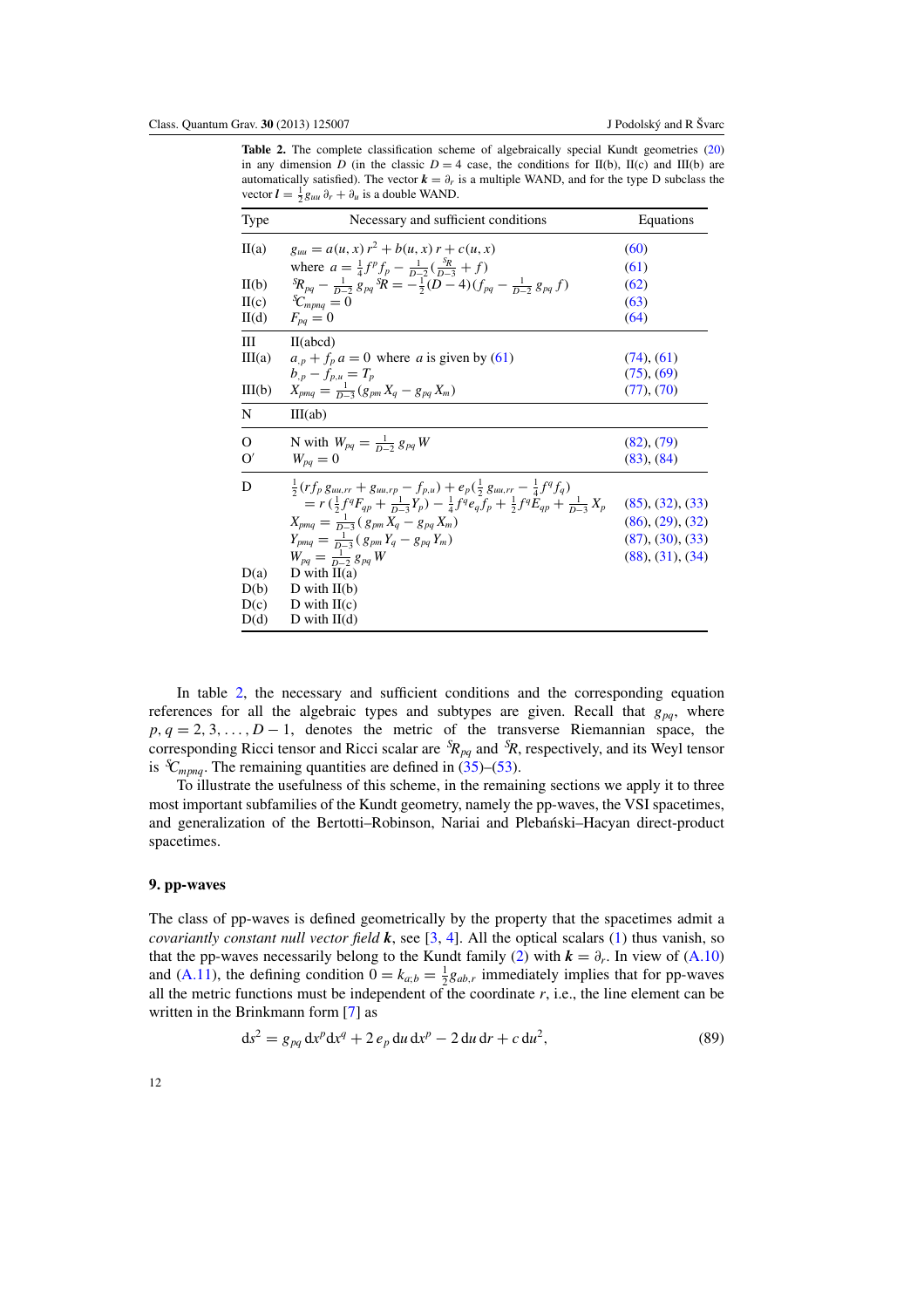<span id="page-13-0"></span>**Table 3.** The complete classification scheme of all pp-wave geometries [\(89\)](#page-12-0) in any dimension *D*.

| Type                      | Necessary and sufficient conditions                                                                         |
|---------------------------|-------------------------------------------------------------------------------------------------------------|
| $\mathbf{II}(\mathbf{a})$ | ${}^5R=0$                                                                                                   |
| II(b)                     | ${}^S\!R_{pa} = \frac{1}{D-2} g_{pa} {}^S\!R$                                                               |
| H(c)                      | ${}^S\!C_{mpnq} = 0$                                                                                        |
| $H(d)$                    | Always                                                                                                      |
| Ш                         | $g_{pa} = \delta_{pa}$                                                                                      |
| III(a)                    | $g_{pq} = \delta_{pq}$ and $X_p = 0$                                                                        |
| III(b)                    | $g_{pq} = \delta_{pq}$ and $X_{pmq} = \frac{1}{D-3} (\delta_{pm} X_q - \delta_{pq} X_m)$                    |
| N                         | $g_{pq} = \delta_{pq}$ and $X_p = 0 = X_{pmq}$                                                              |
| $\overline{O}$            | $g_{pq} = \delta_{pq}$ and $X_p = 0 = X_{pmq}$ and $W_{pq} = \frac{1}{D-2} \delta_{pq} W$                   |
| O′                        | $g_{pq} = \delta_{pq}$ and $X_p = 0 = X_{pmq}$ and $W_{pq} = 0 = W$                                         |
| D                         | $X_p = 0 = X_{pmq}$ and $W_{pq} = \frac{1}{D-2} g_{pq} W$                                                   |
| D(a)                      | $X_p = 0 = X_{pmq}$ and $W_{pq} = \frac{1}{D-2} g_{pq} W$<br>and ${}^s\!R = 0$                              |
| D(b)                      | $X_p = 0 = X_{pmq}$ and $W_{pq} = \frac{1}{D-2} g_{pq} W$ and ${}^{5}R_{pq} = \frac{1}{D-2} g_{pq} {}^{5}R$ |
|                           | $D(c)$ $X_p = 0 = X_{pmq}$ and $W_{pq} = \frac{1}{D-2} g_{pq} W$ and ${}^S\!C_{mpnq} = 0$                   |
| D(d)                      | Identical to D                                                                                              |

where  $g_{pq}(u, x)$ ,  $e_p(u, x)$  and  $c(u, x)$  are function of *u* and  $x \equiv (x^2, x^3, \dots, x^{D-1})$  only. This is the particular case of the metric  $(20)$  and  $(60)$  in the case when

$$
f_p = 0, \qquad a = 0 = b. \tag{90}
$$

All pp-waves are thus algebraically special, that is, of type II(d) or more special with the multiple WAND  $k$ , in agreement with  $[5, 6]$  $[5, 6]$  $[5, 6]$  $[5, 6]$ . The relevant quantities which enter in table [2](#page-12-0) are

$$
f = 0, \quad f_{pq} = 0, \quad F_{pq} = 0,
$$
\n(91)

$$
Y_{pmq} = 0 = Y_q, \quad g_{uu,rr} = 0 = g_{uu,rp}, \tag{92}
$$

$$
T_p = \frac{2}{D-3} \Big( X_p + \frac{1}{D-2} {}^{S\!}Re_p \Big), \tag{93}
$$

$$
E_{pq} = e_{[p||q]} + \frac{1}{2}g_{pq,u},\tag{94}
$$

$$
X_{pmq} = e_{[q||m]||p} + g_{p[m,u||q]},
$$
\n(95)

$$
W_{pq} = -\frac{1}{2} c_{||p||q} + e_{(p,u||q)} - \frac{1}{2} g_{pq,uu} + g^{mn} E_{mp} E_{nq},
$$
\n(96)

and their contractions read

$$
X_q = g^{mn} \big( e_{[q||m]||n} + g_{m[n,u||q]} \big), \tag{97}
$$

$$
W = -\frac{1}{2}\Delta c + g^{pq}(e_{(p,u||q)} - \frac{1}{2}g_{pq,uu}) + g^{mn}g^{pq}E_{mp}E_{nq}.
$$
\n(98)

We thus obtain the complete algebraic classification of all pp-wave geometries, as summarized in table 3.

Note that the classification into the subtypes  $II(a)$ ,  $II(b)$  and  $II(c)$  is directly determined by vanishing of the three distinct components of the unique geometric decomposition of the Riemann curvature tensor  ${}^{S}\!R_{mpnq}$  of the  $(D-2)$ -dimensional transverse space, namely the Ricci scalar <sup>S</sup>R, the traceless part of the Ricci tensor  ${}^S\!R_{pq} - \frac{1}{D-2} g_{pq} S^S\!R$  and the Weyl tensor *S Cmpnq*, respectively.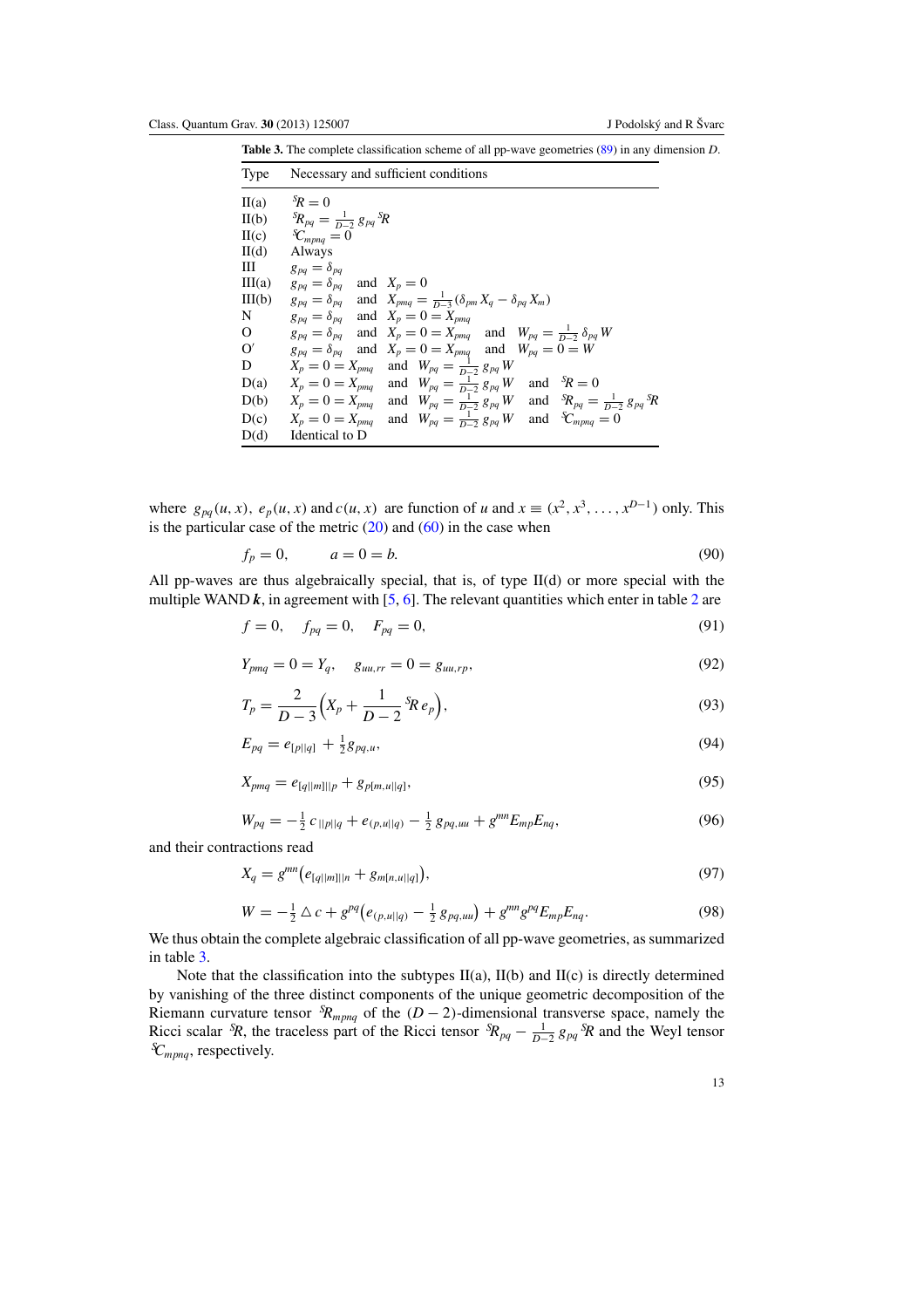<span id="page-14-0"></span>Consequently, the pp-waves are of type  $III \equiv II(abc) = II(abcd)$  and more special types N and O if, and only if, their *transverse space is flat*,  $g_{pq} = \delta_{pq}$ , i.e.,  ${}^S\!R_{mpnq} = 0$ . Further subclassification of the type III, N and O pp-waves is then given by mutual relations and possible vanishing of the functions  $X_{pmq}$ ,  $X_p$  and  $W_{pq}$ ,  $W$ , as given by expressions [\(95\)](#page-13-0)–[\(98\)](#page-13-0). Due to  $g_{pq} = \delta_{pq}$ , these simplify to

$$
X_{pmq} = e_{[q,m],p},\tag{99}
$$

$$
X_q = \delta^{mn} e_{[q,m],n},\tag{100}
$$

$$
W_{pq} = -\frac{1}{2} c_{pq} + e_{(p,uq)} + \delta^{mn} e_{[m,p]} e_{[n,q]}, \qquad (101)
$$

$$
W = -\frac{1}{2}\Delta c + g^{pq}e_{(p,uq)} + \delta^{mn}\delta^{pq}e_{[m,p]}e_{[n,q]}.
$$
 (102)

In particular, when  $e_p = 0$  (in the absence of a gyratonic matter) this further simplifies to  $X_{pmq} = 0 = X_q$ ,  $W_{pq} = -\frac{1}{2}c_{pq}$ , and  $W = -\frac{1}{2}\Delta c$ . Therefore, the class of pp-wave metrics

$$
ds2 = \delta_{pq} dxp dxq - 2 du dr + c du2,
$$
 (103)

is necessarily of type N, unless  $c_{pq} = \frac{1}{D-2} \delta_{pq} \Delta c$ , in which case the spacetimes are of type O, cf [\[11](#page-23-0)].

For pp-wave geometries of type D, the transverse space with metric  $g_{pq}$  cannot be flat (otherwise, they would become of type O). In such a case, the general expressions [\(95\)](#page-13-0)–[\(98\)](#page-13-0) must be used.

Recall that the conditions for types  $II(b)$ ,  $II(c)$  and  $III(b)$  are identically satisfied in the  $D = 4$  subcase.

Our results extend those presented in proposition 7.3 of [\[6\]](#page-23-0).

#### **10. VSI spacetimes**

The VSI spacetimes have the property that their *scalar curvature invariants of all orders vanish* identically. They necessarily belong to the Kundt class and, relative to *k*, their Riemann tensor is of type III or more special (proposition 5.2 of [\[6\]](#page-23-0)). As shown in [\[11](#page-23-0)], see equations [\(20\)](#page-5-0)–[\(23\)](#page-6-0) therein, these spacetimes must be of the form (20) with  $g_{uu}$  quadratic in *r* and flat transverse space  $g_{pq} = \delta_{pq}$ ,

$$
ds^{2} = \delta_{pq} dx^{p} dx^{q} + 2 (e_{p} + f_{p} r) du dx^{p} - 2 du dr + (a r^{2} + b r + c) du^{2},
$$
\n(104)

where

$$
a = \frac{1}{4}f^p f_p, \quad f_{pq} = 0, \quad f = 0, \quad F_{pq} = 0,
$$
\n(105)

$$
{}^{S}R = 0, \t {}^{S}R_{pq} = 0, \t {}^{S}C_{mpnq} = 0.
$$
\t(106)

In full agreement with [\[6,](#page-23-0) [11\]](#page-23-0), all such spacetimes are of Weyl type III or more special, since the conditions in table [2](#page-12-0) for  $II(a)$ ,  $II(b)$ ,  $II(c)$  and  $II(d)$  are automatically satisfied.

The possible subtypes are determined by the conditions listed in table [4,](#page-15-0) in which

$$
T_p = -\frac{1}{2}f^q e_q f_p + f^q e_{[q,p]} + \frac{2}{D-3}X_p,
$$
\n(107)

$$
U_p = \frac{1}{2}(f_{p,u} - T_p) - \frac{1}{4}f^q f_q e_p,
$$
\n(108)

$$
Z_{pq} = \frac{1}{4}e^m e_m f_p f_q + e_{p,uq} - e^m e_{[m,p]} f_q + g^{mn} e_{[m,p]} e_{[n,q]} - \frac{2}{D-3} X_p e_q,
$$
\n(109)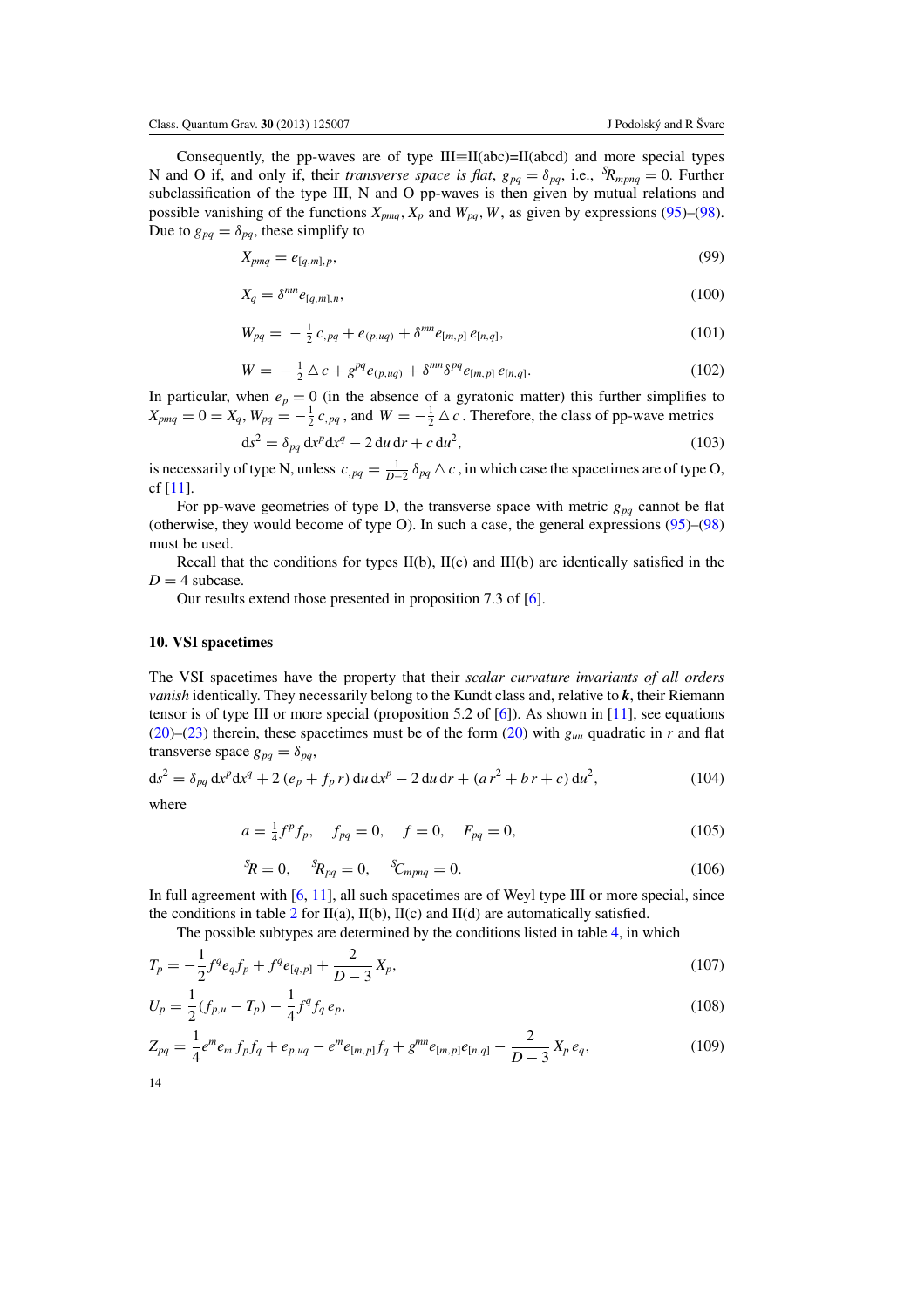<span id="page-15-0"></span>**Table 4.** The complete classification scheme of all VSI geometries [\(104\)](#page-14-0) in any dimension *D*.

| Type     | Necessary and sufficient conditions                                                       |
|----------|-------------------------------------------------------------------------------------------|
| III(a)   | $a_{p} + f_{p} a = 0$ where $a = \frac{1}{4} f^{p} f_{p}$                                 |
| III(b)   | $b_{,p} - f_{p,u} = T_p$<br>$X_{pmq} = \frac{1}{D-3} (\delta_{pm} X_q - \delta_{pq} X_m)$ |
| N        | III(ab)                                                                                   |
| $\Omega$ | N with $W_{pq} = \frac{1}{D-2} \delta_{pq} W$                                             |
|          | $W_{pq} = 0 = W$                                                                          |

$$
X_{pmq} = e_{[q,m],p} + \frac{1}{2} \left( e_{(p,m)} f_q - e_{(p,q)} f_m \right), \tag{110}
$$

$$
W_{pq} = r \left[ U_{(p,q)} + U_{(p} f_{q)} \right] - \frac{1}{4} \left[ (c_{,p} - c f_{p})_{,q} + (c_{,q} - c f_{q})_{,p} \right] - \frac{1}{2} b e_{(p,q)} + Z_{(pq)}, \tag{111}
$$

and

$$
X_q = \delta^{mn} e_{[q,m],n} + \frac{1}{2} \delta^{mn} e_{m,n} f_q - \frac{1}{2} f^p e_{(p,q)},
$$
\n(112)

$$
W = r \delta^{pq} (U_{p,q} + U_p f_q) - \frac{1}{2} \delta^{pq} (c_{,p} - c f_p)_{,q} - \frac{1}{2} b \delta^{pq} e_{p,q} + \delta^{pq} Z_{pq}.
$$
 (113)

This agrees with the results presented in [\[11](#page-23-0)], and extends them because no field equations and gauge fixing have been employed.

# **11. Generalized Bertotti–Robinson, Nariai and other type D and O spacetimes**

Finally, let us consider a subclass of the Kundt geometries of the form

$$
ds^{2} = g_{pq} dx^{p} dx^{q} - 2 du dr + ar^{2} du^{2},
$$
\n(114)

which is the special case of  $(20)$  with

$$
e_p = 0, \quad f_p = 0, \quad b = 0, \quad c = 0.
$$
 (115)

As recently discussed in [\[18\]](#page-23-0), such spacetimes include interesting CSI backgrounds on which the Kundt waves and gyratons in any (higher) dimension propagate.

Algebraic classification of these metrics depends on the following functions:

$$
f = 0, \quad f_{pq} = 0, \quad F_{pq} = 0,
$$
\n(116)

$$
Y_{pmq} = 0 = Y_q,\tag{117}
$$

$$
g_{uu,rp} = 2a_{,p}r,\tag{118}
$$

$$
T_p = \frac{2}{D-3} X_p,
$$
\n(119)

$$
X_{pmq} = g_{p[m,u||q]},\tag{120}
$$

$$
X_q = g^{mn} g_{m[n,u||q]},
$$
\n(121)

$$
W_{pq} = -\frac{1}{2} a_{||p||q} r^2 + \frac{1}{2} a r g_{pq,u} - \frac{1}{2} g_{pq,uu} + \frac{1}{4} g^{mn} g_{mp,u} g_{nq,u},
$$
(122)

$$
W = -\frac{1}{2} \Delta a r^2 + \frac{1}{2} a r g^{pq} g_{pq,u} - \frac{1}{2} g^{pq} g_{pq,uu} + \frac{1}{4} g^{mn} g^{pq} g_{mp,u} g_{nq,u}.
$$
 (123)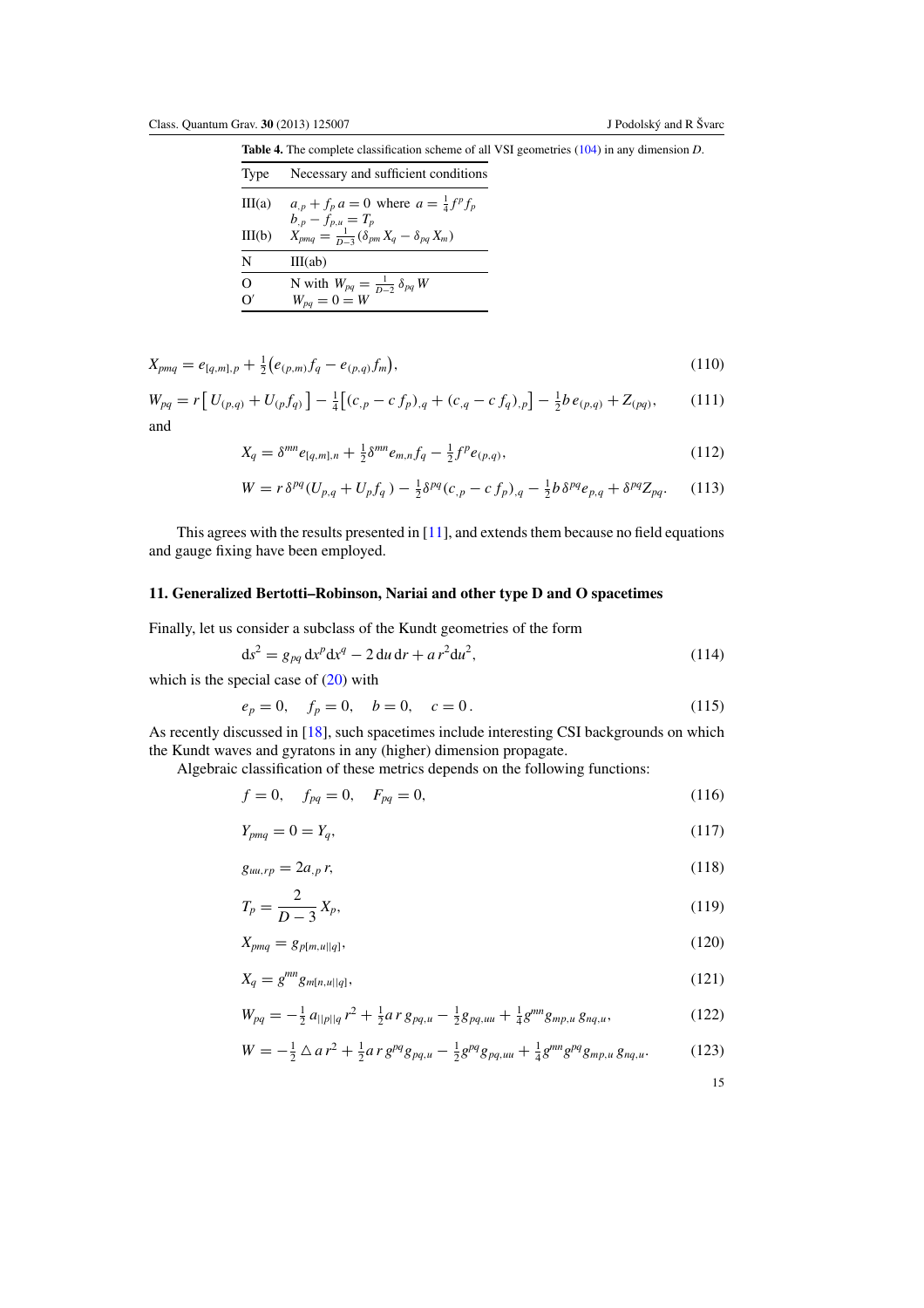<span id="page-16-0"></span>**Table 5.** The complete classification scheme of all Kundt geometries [\(114\)](#page-15-0) in any dimension *D* with respect to the multiple WAND  $\mathbf{k} = \partial_r$  and (possibly) double WAND  $\mathbf{l} = \frac{1}{2} a r^2 \partial_r + \partial_u$ .

| Type           | Necessary and sufficient conditions                                                         |
|----------------|---------------------------------------------------------------------------------------------|
| II(a)          | $a = -\frac{1}{(D-2)(D-3)}$ <sup>S</sup> R<br>${}^{S}R_{pq} = \frac{1}{D-2} g_{pq} {}^{S}R$ |
| II(b)          |                                                                                             |
| H(c)           | ${}^S\!C_{mpnq}=0$                                                                          |
| $H(d)$         | Always                                                                                      |
| Ш              | II(abcd)                                                                                    |
| III(a)         | ${}^S\!R_{,p}=0$ , $X_q=g^{mn}g_{m[n,u  q]}=0$                                              |
| III(b)         | $X_{pmq} = \frac{1}{D-3}(g_{pm}X_q - g_{pq}X_m)$                                            |
| N              | III(ab)                                                                                     |
| $\overline{O}$ | N with $W_{pq} = \frac{1}{D-2} g_{pq} W$                                                    |
| O'             | $W_{pa} = 0$                                                                                |
| D              | $a_{,p}=0$                                                                                  |
|                | $X_q = 0 \Leftrightarrow X_{pmq} = 0$                                                       |
|                | $W_{pq} = \frac{1}{D-2} g_{pq} W$                                                           |
| D(a)           | D with $II(a)$                                                                              |
| D(b)           | D with $II(b)$                                                                              |
| D(c)           | D with $II(c)$                                                                              |
| D(d)           | D with $II(d)$                                                                              |

**Table 6.** Algebraic classification of the direct-product Kundt geometries (124) in any dimension *D*. These involve the generalizations of the Bertotti-Robinson, (anti-)Nariai and Plebański-Hacyan spacetimes of type D or O.

| Type       | Necessary and sufficient conditions                                                       |
|------------|-------------------------------------------------------------------------------------------|
| $D = D(d)$ | Always                                                                                    |
| D(a)       | $a = -\frac{1}{(D-2)(D-3)}$ ${}^5R$ = const.<br>${}^5R_{pq} = \frac{1}{D-2} g_{pq} {}^5R$ |
| D(b)       | ${}^s\!C_{mpnq} = 0$                                                                      |
| D(c)       | $D(\vec{abcd}) = D(abc)$                                                                  |

The corresponding subtypes, as determined generally in table [2,](#page-12-0) can thus be summarized in table 5. Note that the condition for subtype O' splits, using [\(122\)](#page-15-0), into  $a g_{pq,u} = 0$  and  $g_{pq,uu} = \frac{1}{2} g^{mn} g_{mp,u} g_{nq,u}$ . There are thus two distinct subclasses, namely  $a = 0$  and  $g_{pq,u} = 0$ . An important subfamily of [\(114\)](#page-15-0) arises when *a* is *constant* and  $g_{pq,u} = 0$ :

$$
ds^{2} = g_{pq}(x) dx^{p} dx^{q} - 2 du dr + ar^{2} du^{2}.
$$
 (124)

In such a case,  $X_{pmq} = 0 = X_q$  and  $W_{pq} = 0 = W$ , so that the spacetimes can only be of algebraic type D or type O, as described in table 6. In fact, these are the *direct-product spacetimes*, where the first part is a  $(D-2)$ -dimensional Riemannian space with metric  $g_{pq}$ , while the second part is a two-dimensional Lorentzian spacetime which has a constant curvature. By performing the transformation

$$
U = \frac{1}{au}, \quad V = \frac{4}{ar} + 2u,
$$
\n(125)

the metric (124) is put to the canonical form

$$
ds^{2} = g_{pq}(x) dx^{p} dx^{q} - \frac{2 dU dV}{\left(1 - \frac{1}{2} a U V\right)^{2}}.
$$
 (126)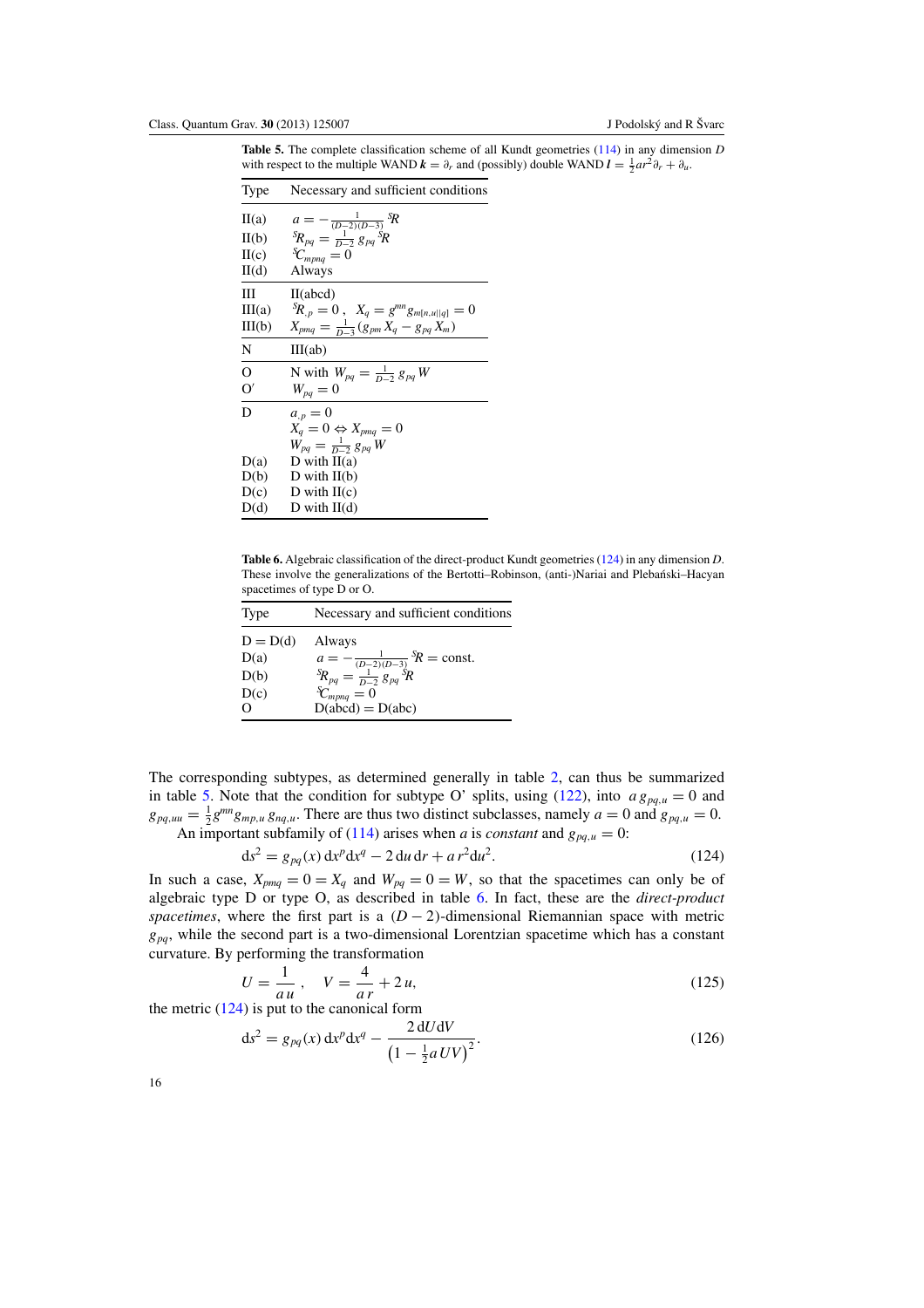According to the sign of the constant *a* there are three possibilities: for  $a = 0$  the temporal surface  $x =$  const. is the two-dimensional Minkowski space  $M_2$ , for  $a > 0$  it is the twodimensional de Sitter space  $dS_2$ , and for  $a < 0$  we get the two-dimensional anti-de Sitter space almensional de sitter space d<sub>32</sub>, and for  $a < 0$  we get the two-different AdS<sub>2</sub>. The scale of the (anti-)de Sitter space is given by  $\ell = 1/\sqrt{|a|}$ .

For generic type D direct-product spacetimes [\(124\)](#page-16-0), or equivalently [\(126\)](#page-16-0), the transverse metric *gpq need not* be of constant curvature. However, for the subtype D(a), the Gaussian curvature *a* is *uniquely related* to the *constant Ricci scalar*  ${}^{S}R$  of the transverse  $(D - 2)$ dimensional Riemannian space. The metrics then represent higher dimensional generalizations of the well-known  $D = 4$  Bertotti–Robinson, (anti-)Nariai and Plebanski–Hacyan spacetimes of types D or O, for which the two-dimensional transverse Riemannian spaces are either  $S^2$ ,  $E<sup>2</sup>$  or  $H<sup>2</sup>$  of *constant* positive, zero or negative curvatures, see chapter 7 of [\[4\]](#page-23-0) for more details.

General conditions for direct-product spacetimes to be of type O were worked out a long time ago in the pioneering work  $[62]$  $[62]$ , and the fact that such spacetimes must be of type  $D(d)$ or O was noticed in [\[56\]](#page-25-0), see proposition 4 therein. In our recent work [\[18\]](#page-23-0) we analysed in detail exact type II Kundt gravitational waves and gyratons propagating on such direct-product backgrounds.

#### **12. Conclusions**

We derived the complete and explicit algebraic classification, based on the null alignment properties of the Weyl tensor, of the general Kundt class of spacetimes [\(2\)](#page-3-0) in an arbitrary dimension *D* for the case when the generator  $\boldsymbol{k}$  of optically privileged null congruence with vanishing expansion, twist and shear is a (multiple) Weyl aligned null direction (WAND). The results apply to any metric theory of gravity which admits the Kundt geometries. Classification of the Kundt spacetimes in standard general relativity is obtained by setting  $D = 4$  (and applying the Einstein field equations).

We calculated all components of the Riemann and Ricci curvature tensors, see [\(A.13\)](#page-18-0)–[\(A.28\)](#page-19-0), and projecting the corresponding Weyl tensor onto the natural null frame [\(6\)](#page-3-0) we showed that the Kundt geometries are of type I(b) (or more special) with  $k = \partial_r$  being a WAND aligned with the optically privileged null congruence.

The spacetimes become algebraically special with respect to the multiple WAND *k* if, and only if, the metric functions  $g_{\mu p}$  are (at most) linear in the affine parameter *r* along the privileged null congruence with vanishing optical scalars, see the line element [\(20\)](#page-5-0). For such a generic metric we explicitly evaluated all (rather complicated) coordinate components of the Riemann, Ricci and Weyl tensors, as summarized in appendix [B.](#page-20-0) The corresponding Weyl scalars (of various boost weights and spins) with respect to the most natural null frame [\(6\)](#page-3-0) have surprisingly simple structure  $(21)$ – $(28)$ . This enabled us to determine all possible algebraic types with respect to the multiple WAND  $k$  (and the potential additional WAND  $l$ ), including the refinement to various subtypes, namely  $II(a)$ ,  $II(b)$ ,  $II(c)$ ,  $II(d)$ ,  $III(a)$ ,  $III(b)$ , N, O,  $II_i$ ,  $III_i$ ,  $D(a)$ ,  $D(b)$ ,  $D(c)$  and  $D(d)$ , see sections  $3-7$  $3-7$ , respectively. The explicit conditions, given in table [2](#page-12-0) of section [8,](#page-11-0) are expressed in an invariant geometric form. Some of them are identically satisfied in the  $D = 4$  case.

In the final sections  $9-11$  $9-11$  we applied our classification scheme to the most important subclasses of the Kundt geometries, namely the pp-waves, the VSI spacetimes and the generalization of direct-product spacetimes of any dimension. The main results are contained in tables [3–](#page-13-0)[6.](#page-16-0)

We hope that these results will be useful for further studies of the Kundt family of geometries and its various interesting representatives. For example, in a subsequent paper [\[63](#page-25-0)] extending the preliminary analysis in [\[64](#page-25-0)], we will relate the algebraic classification of these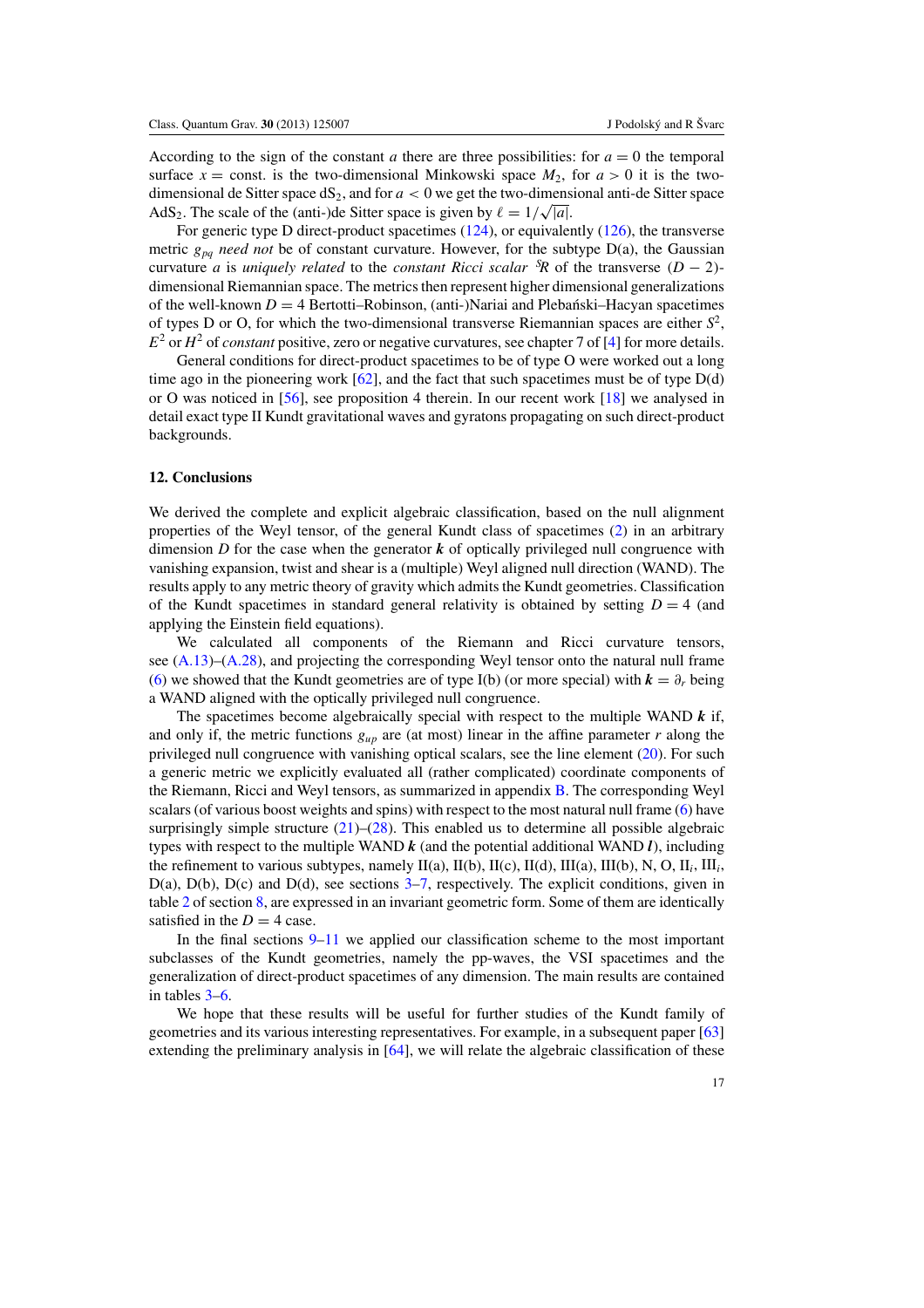<span id="page-18-0"></span>spacetimes to specific local motion of test particles, as given by the deviation of geodesics. This will further clarify their geometrical properties and physical interpretation.

# **Acknowledgments**

We are grateful to Marcello Ortaggio, Vojta Pravda, Alena Pravdová and an anonymous referee for their very useful comments on the manuscript. JP was supported by the grant GAČR P203/12/0118 and RŠ by the grant GAČR 202/09/0772.

# **Appendix A. Curvature tensors for a general Kundt geometry**

For the most general Kundt line element [\(2\)](#page-3-0) the Christoffel symbols read

$$
\Gamma_{ru}^r = -\frac{1}{2}g_{uu,r} + \frac{1}{2}g^{rp}g_{up,r},\tag{A.1}
$$

$$
\Gamma_{rp}^r = -\frac{1}{2}g_{up,r},\tag{A.2}
$$

$$
\Gamma_{uu}^r = \frac{1}{2} \left[ -g^{rr} g_{uu,r} - g_{uu,u} + g^{rp} (2g_{up,u} - g_{uu,p}) \right],\tag{A.3}
$$

$$
\Gamma_{uq}^r = \frac{1}{2} \left[ -g^{rr} g_{uq,r} - g_{uu,q} + g^{rp} (2g_{p(u,q)} - g_{uq,p}) \right],\tag{A.4}
$$

$$
\Gamma_{pq}^r = \frac{1}{2} [g_{pq,u} - 2g_{u(p,q)} + g^{rm}(2g_{m(p,q)} - g_{pq,m})],
$$
\n(A.5)

$$
\Gamma_{ru}^p = \frac{1}{2} g^{pq} g_{uq,r},\tag{A.6}
$$

$$
\Gamma_{uu}^p = \frac{1}{2} [-g^{rp} g_{uu,r} + g^{pq} (2g_{uq,u} - g_{uu,q})], \tag{A.7}
$$

$$
\Gamma_{um}^p = \frac{1}{2} [-g^{rp} g_{um,r} + g^{pq} (2g_{q(u,m)} - g_{um,q})], \tag{A.8}
$$

$$
\Gamma_{pq}^{m} = \frac{1}{2} g^{mn} (2g_{n(p,q)} - g_{pq,n}), \tag{A.9}
$$

$$
\Gamma_{uu}^u = \frac{1}{2} g_{uu,r},\tag{A.10}
$$

$$
\Gamma_{up}^{u} = \frac{1}{2} g_{up,r},\tag{A.11}
$$

where the contravariant metric coefficients of [\(2\)](#page-3-0) are

18

$$
g^{rp} = g^{pq} g_{uq}, \quad g^{rr} = -g_{uu} + g^{pq} g_{up} g_{uq}, \tag{A.12}
$$

with  $g^{pq}$  denoting the inverse of  $g_{pq}$  (inversely,  $g_{up} = g_{pq} g^{rq}$ ,  $g_{uu} = -g^{rr} + g_{pq} g^{rp} g^{rq}$ ). A straightforward but lengthy calculation gives the following coordinate components of the Riemann curvature tensor in a fully explicit and compact form

$$
R_{rprq} = 0,\tag{A.13}
$$

$$
R_{rpru} = -\frac{1}{2}g_{up,rr},\tag{A.14}
$$

$$
R_{ruru} = -\frac{1}{2}g_{uu,rr} + \frac{1}{4}g^{pq}g_{up,r}g_{uq,r},\tag{A.15}
$$

$$
R_{rpmq} = 0,\tag{A.16}
$$

$$
R_{rpuq} = \frac{1}{2}g_{up,rq} + \frac{1}{4}g_{up,r}g_{uq,r} - \frac{1}{4}g^{mn}g_{um,r}(2g_{n(p,q)} - g_{pq,n}),
$$
(A.17)

$$
R_{rupq} = g_{u[p,q],r},\tag{A.18}
$$

$$
R_{ruup} = g_{u[u,p],r} + \frac{1}{4}g^{rq}g_{up,r}g_{uq,r} - \frac{1}{4}g^{mn}g_{um,r}(2g_{n(u,p)} - g_{up,n}),
$$
\n(A.19)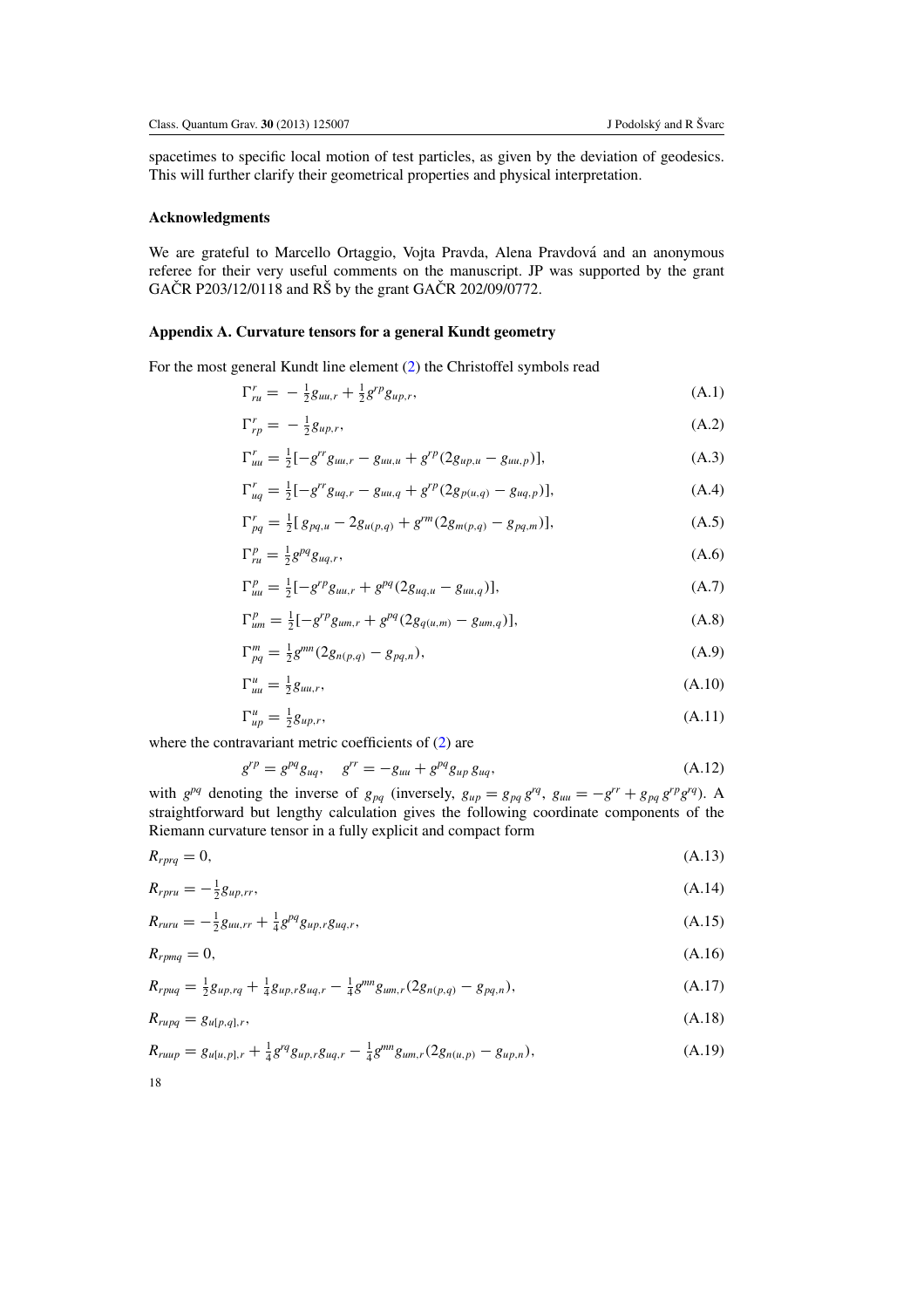<span id="page-19-0"></span>
$$
R_{mpnq} = {}^{S}\!R_{mpnq}, \tag{A.20}
$$

$$
R_{upmq} = g_{p[m,q],u} - g_{u[m,q],p} + \frac{1}{4} [g_{um,r}(g_{pq,u} - 2g_{u(p,q)}) - g_{uq,r}(g_{pm,u} - 2g_{u(p,m)})]
$$
  
+ 
$$
\frac{1}{4} g^{rn} [g_{um,r}(2g_{n(p,q)} - g_{pq,n}) - g_{uq,r}(2g_{n(p,m)} - g_{pm,n})]
$$
  
+ 
$$
\frac{1}{4} g^{ns}(2g_{s(u,q)} - g_{uq,s})(2g_{n(p,m)} - g_{pm,n})
$$
  
- 
$$
\frac{1}{4} g^{ns}(2g_{s(u,m)} - g_{um,s})(2g_{n(p,q)} - g_{pq,n}),
$$
 (A.21)

$$
R_{upuq} = g_{u(p,q),u} - \frac{1}{2} (g_{pq,uu} + g_{uu,pq}) + \frac{1}{4} g^{rr} g_{up,r} g_{uq,r} - \frac{1}{4} g_{uu,r} [2g_{u(p,q)} - g_{pq,u} - g^{rm} (2g_{m(p,q)} - g_{pq,m})] + \frac{1}{4} g_{uq,r} [g_{uu,p} - g^{rm} (2g_{m(u,p)} - g_{up,m})] + \frac{1}{4} g_{up,r} [g_{uu,q} - g^{rm} (2g_{m(u,q)} - g_{uq,m})] + \frac{1}{4} g^{mn} (2g_{n(u,p)} - g_{up,n}) (2g_{m(u,q)} - g_{uq,m}) - \frac{1}{4} g^{mn} (2g_{uu,u} - g_{uu,n}) (2g_{m(p,q)} - g_{pq,m}),
$$
\n(A.22)

where  $p, q, m, n, s$  denote the spatial components (and derivatives with respect to)  $x$ . The superscript '<sup>S</sup>' labels tensor quantities corresponding to the spatial metric  $g_{pq}$ , with derivatives taken only with respect to the coordinates *x*. The corresponding coordinate components of the Ricci tensor are<sup>5</sup>

$$
R_{rr} = 0,\tag{A.23}
$$

$$
R_{rp} = -\frac{1}{2}g_{up,rr},\tag{A.24}
$$

$$
R_{ru} = -\frac{1}{2}g_{uu,rr} + \frac{1}{2}g^{rp}g_{up,rr} + \frac{1}{2}g^{pq}g_{up,rq} + \frac{1}{2}g^{pq}g_{up,r}g_{uq,r} - \frac{1}{4}g^{pq}g^{mn}g_{um,r}(2g_{np,q} - g_{pq,n}),
$$
\n(A.25)

$$
R_{pq} = {}^{S}\!R_{pq} - g_{u(p,q),r} - \frac{1}{2}g_{up,r}g_{uq,r} + \frac{1}{2}g^{mn}g_{um,r}(2g_{n(p,q)} - g_{pq,n}),
$$
\n(A.26)

$$
R_{us} = -\frac{1}{2}g^{rr}g_{us,rr} - g_{u[u,s],r} + g^{rp}(\frac{1}{2}g_{up,sr} - g_{us,pr}) + g^{pq}(g_{p[s,q],u} - g_{u[s,q],p}) - \frac{1}{2}g^{rp}g_{us,r}g_{up,r} + \frac{1}{4}g^{pq}g^{rm}[4g_{uq,r}g_{s[p,m]} + g_{us,r}(2g_{m(p,q)} - g_{pq,m})] + \frac{1}{4}g^{pq}[2g_{up,r}g_{uq,s} - g_{us,r}(2g_{up,q} - g_{pq,u})] + \frac{1}{4}g^{pq}g^{mn}(2g_{n(u,q)} - g_{uq,n})(2g_{m(p,s)} - g_{ps,m}) - \frac{1}{4}g^{pq}g^{mn}(2g_{n(u,s)} - g_{us,n})(2g_{mp,q} - g_{pq,m}), \qquad (A.27)
$$

$$
R_{uu} = -\frac{1}{2}g^{rr}g_{uu,rr} - 2g^{rp}g_{u[u,p],r} + \frac{1}{2}g^{pq}(2g_{up,uq} - g_{pq,uu} - g_{uu,pq}) - \frac{1}{2}g^{rp}g^{rq}g_{up,r}g_{uq,r} + \frac{1}{2}g^{rr}g^{pq}g_{up,r}g_{uq,r} + \frac{1}{2}g^{pq}g^{rm}g_{up,r}(2g_{q(u,m)} - g_{um,q}) - \frac{1}{4}g^{pq}g_{uu,r}[2g_{up,q} - g_{pq,u} - g^{rm}(2g_{mp,q} - g_{pq,m})] + \frac{1}{2}g^{pq}g_{up,r}[g_{uu,q} - g^{rm}(2g_{m(u,q)} - g_{uq,m})] + \frac{1}{4}g^{pq}g^{mn}(2g_{n(u,p)} - g_{up,n})(2g_{m(u,q)} - g_{uq,m}) - \frac{1}{4}g^{pq}g^{mn}(2g_{um,u} - g_{uu,n})(2g_{mp,q} - g_{pq,m}), \qquad (A.28)
$$

and the Ricci scalar curvature of the general Kundt spacetime [\(2\)](#page-3-0) is given by

$$
R = {}^{S}\!R + g_{uu,rr} - 2g^{rp}g_{up,rr} - 2g^{pq}g_{up,rq} - \frac{3}{2}g^{pq}g_{up,r}g_{uq,r} + g^{pq}g^{mn}g_{um,r}(2g_{np,q} - g_{pq,n}).
$$
\n(A.29)

<sup>5</sup> Let us remark that the first term in  $R_{us}$  is missing in the corresponding component (25) presented in [\[51](#page-25-0)]. Other components are equivalent using the relations  $(\ln \sqrt{g})_{,u} = \Gamma_{ua}^a = \frac{1}{2} g^{pq} (2g_{q(u,p)} - g_{up,q})$  and  $(\ln$  $\Gamma_{pq}^q = \frac{1}{2} g^{qm} (2g_{m(p,q)} - g_{pq,m})$ , where  $g \equiv \det g_{pq} = -\det g_{ab}$ .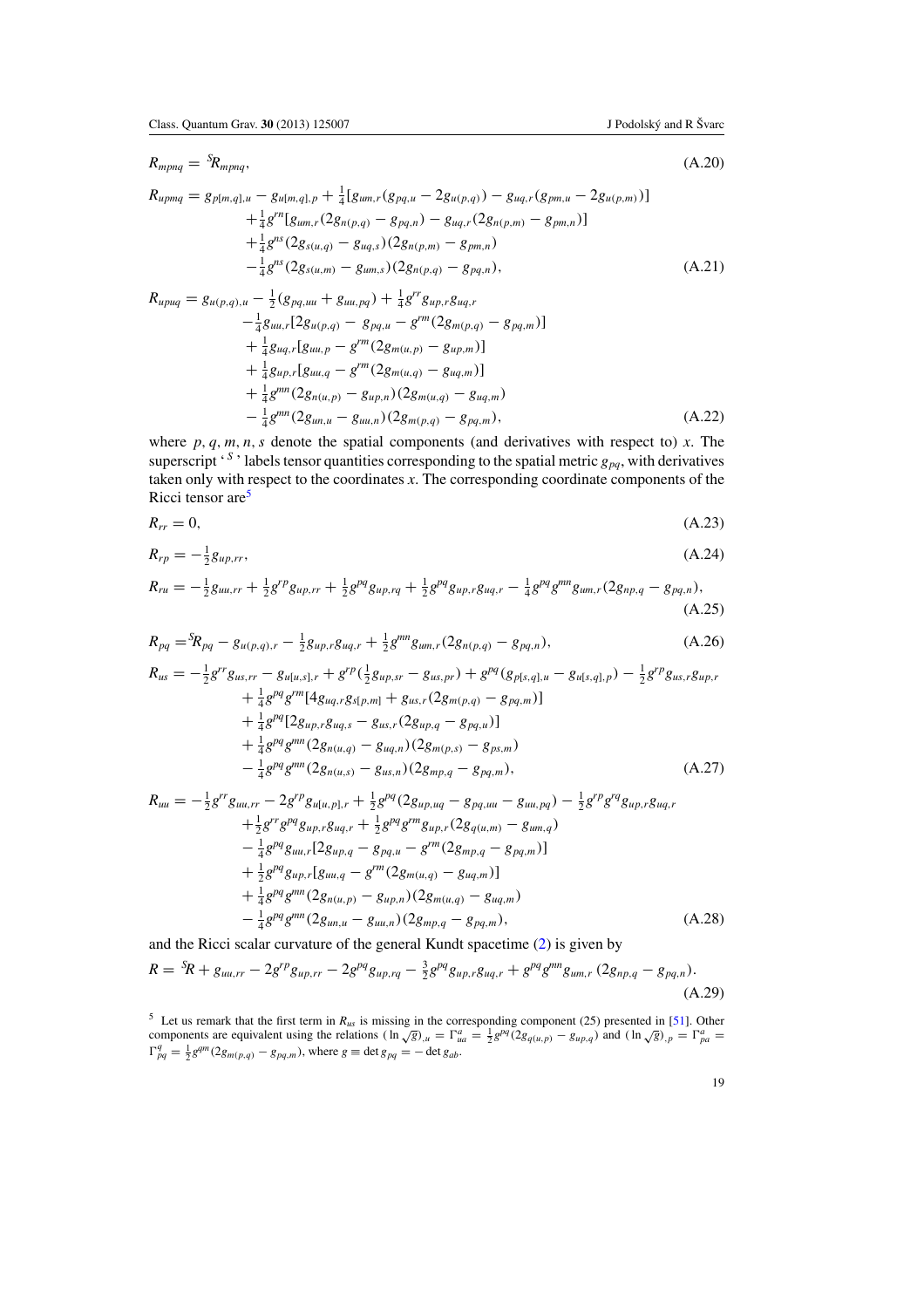<span id="page-20-0"></span>The Weyl tensor components are defined as

$$
C_{abcd} = R_{abcd} - \frac{1}{D-2} (g_{ac} R_{bd} - g_{ad} R_{bc} + g_{bd} R_{ac} - g_{bc} R_{ad})
$$
  
+ 
$$
\frac{1}{(D-1)(D-2)} R (g_{ac} g_{bd} - g_{ad} g_{bc}).
$$
 (A.30)

Note that  $C_{rprq} = 0$ .

# **Appendix B. Curvature tensors for Kundt geometries of type II**

In this appendix, we explicitly present the Riemann, Ricci and Weyl tensors for an arbitrary Kundt spacetime of dimension  $D \geq 4$  which is *algebraically special* (of type II or more special) *with respect to k*, the generator of a privileged null congruence with vanishing optical scalars. As in the main text, we do not apply any field equations.

From section [3](#page-5-0) it follows that the most general Kundt metric of algebraic type II with the double WAND  $k = \partial_r$  can be written in the form [\(20\)](#page-5-0) with

$$
g_{up} = e_p(u, x) + f_p(u, x) r,
$$
 (B.1)

for any  $p = 2, \ldots, D - 1$ . The contravariant terms [\(A.12\)](#page-18-0) are thus

$$
g^{r p} = e^p + f^p r, \quad g^{r r} = -g_{u u} + e^p e_p + 2 e^p f_p r + f^p f_p r^2,
$$
 (B.2)

where  $e^p(u, x) \equiv g^{pq}e_q, f^p(u, x) \equiv g^{pq}f_q$ , whereas  $g_{uu}(r, u, x)$  is an arbitrary function of all the coordinates. The coordinate components of the Riemann curvature tensor  $(A.13)$ – $(A.22)$ then reduce to

$$
R_{rprq} = 0,\t\t(B.3)
$$

$$
R_{rpru} = 0,\t\t(B.4)
$$

$$
R_{runu} = -\frac{1}{2}g_{uu,rr} + \frac{1}{4}f^p f_p,
$$
\n(B.5)

$$
R_{rpmq} = 0,\t\t(B.6)
$$

$$
R_{rpuq} = \frac{1}{2}f_{pq} + \frac{1}{2}F_{pq},\tag{B.7}
$$

$$
R_{rupq} = F_{pq},\tag{B.8}
$$

$$
R_{rump} = \frac{1}{2}g_{uu,rp} - \frac{1}{2}f_{p,u} + \frac{1}{4}rf^q(f_qf_p - 2F_{qp}) + \frac{1}{4}f^q(e_qf_p - 2E_{qp}),
$$
(B.9)

$$
R_{mpnq} = {}^{S}\!R_{mpnq}, \tag{B.10}
$$

$$
R_{upmq} = r[f_{[q||m]||p} + \frac{1}{2}(f_{pm}f_q - f_{pq}f_m)] + e_{[q||m]||p} + \frac{1}{2}(e_{pm}f_q - e_{pq}f_m) + g_{p[m,u||q]}, \quad (B.11)
$$

$$
R_{upuq} = -\frac{1}{2} (g_{uu})_{||p||q} - \frac{1}{4} g_{uu} f_p f_q - \frac{1}{2} g_{uu,r} (r f_{(p||q)} + e_{pq}) + \frac{1}{4} (g_{uu,p} f_q + g_{uu,q} f_p) + r^2 \left[ \frac{1}{4} f_p f_q f^m f_m - \frac{1}{2} f^m (F_{mp} f_q + F_{mq} f_p) + g^{mn} F_{mp} F_{nq} \right] + r \left[ f_{(p,u||q)} + \frac{1}{2} f_p f_q f^m e_m - \frac{1}{2} f^m (E_{mp} f_q + E_{mq} f_p) - \frac{1}{2} e^m (F_{mp} f_q + F_{mq} f_p) \right] + g^{mn} (E_{mp} F_{nq} + E_{mq} F_{np}) \left] + e_{(p,u||q)} - \frac{1}{2} g_{pq,uu} + \frac{1}{4} e^m e_m f_p f_q \right) - \frac{1}{2} e^m (E_{mp} f_q + E_{mq} f_p) + g^{mn} E_{mp} E_{nq}, \tag{B.12}
$$

where the useful geometric quantities  $f_{p||q}$ ,  $f_{p||p}$ ,  $f_{pq}$ ,  $f$ ,  $F_{pq}$ , etc are defined in [\(36\)](#page-7-0)–[\(53\)](#page-7-0). The symbol  $||$  indicates the covariant derivative with respect to the spatial metric  $g_{pq}$  in the transverse  $(D - 2)$ -dimensional Riemannian space.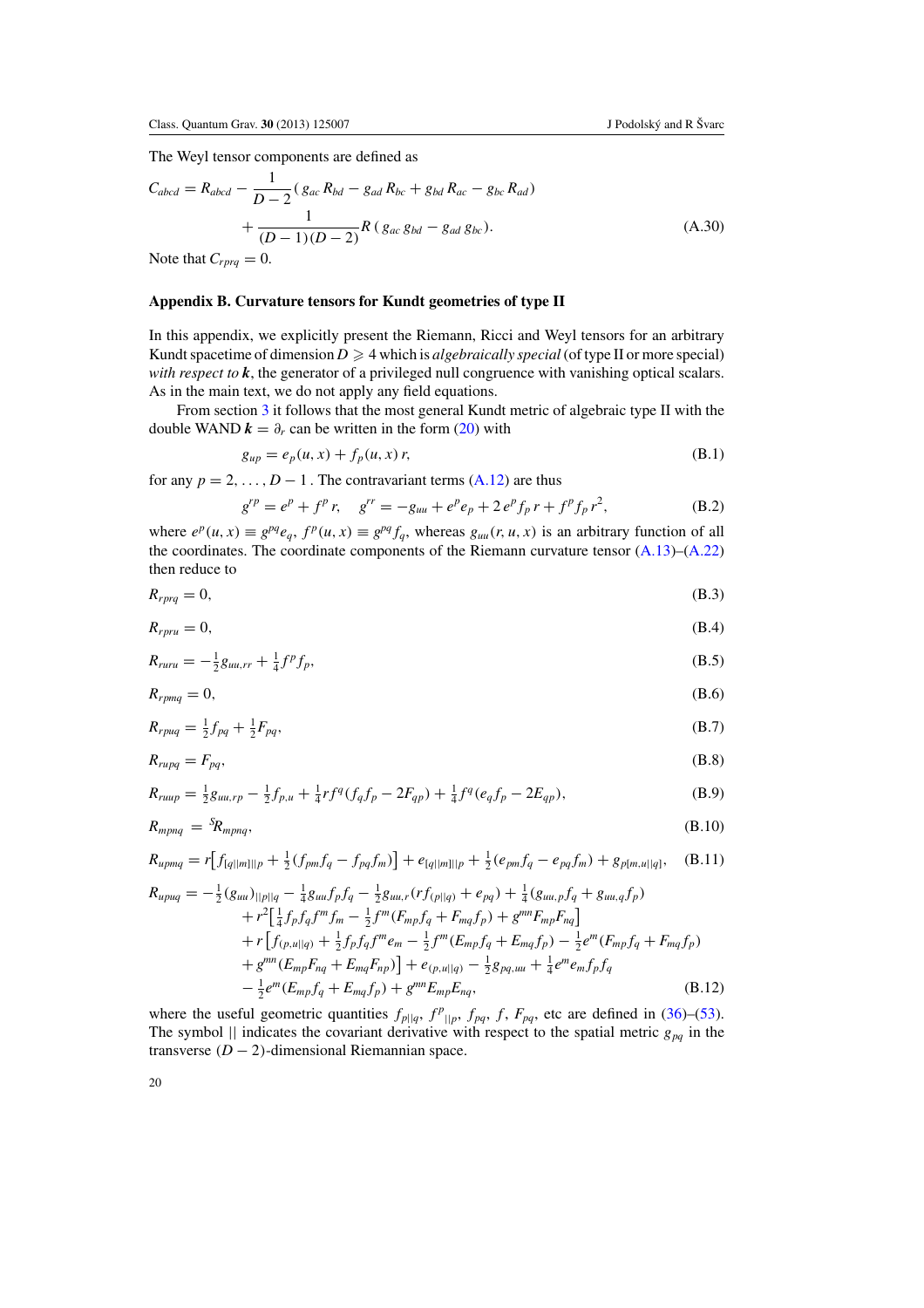<span id="page-21-0"></span>Similarly, from  $(A.23)$ – $(A.28)$  and  $(A.29)$ , using the identity

$$
(fpeq - fqep) gqm,p \equiv \Gammaqpm(eqfp - fqep),
$$
 (B.13)

we obtain the following coordinate components of the Ricci tensor and the Ricci scalar:

$$
R_{rr} = 0,\t\t(B.14)
$$

$$
R_{rp} = 0,\t\t(B.15)
$$

$$
R_{ru} = -\frac{1}{2}g_{uu,rr} + \frac{1}{2}f + \frac{1}{4}f^p f_p,
$$
\n(B.16)

$$
R_{pq} = {}^{S}\!R_{pq} - f_{pq}, \tag{B.17}
$$

$$
R_{up} = -\frac{1}{2}g_{uu,rp} + \frac{1}{2}f_{p,u} + r \Big[ g^{mn} f_{[m||p]||n} + 2f^q F_{qp} - \frac{1}{2} \big( f + \frac{1}{2} f^q f_q \big) f_p \Big] + g^{mn} e_{[m||p]||n} + e^q F_{qp} - \frac{1}{2} g^{mn} e_{mn} f_p + \frac{1}{2} \big( f^q e_{q||p} - e^q f_{p||q} - e^q f_q f_p \big) + g^{mn} g_{m[p,u||n]}, \tag{B.18}
$$

$$
R_{uu} = -\frac{1}{2}\Delta g_{uu} + \frac{1}{2}g_{uu}(g_{uu,rr} - f^p f_p) + \frac{1}{2}g_{uu,p}f^p + (f_{p,u} - g_{uu,rp})(rf^p + e^p) - \frac{1}{2}g_{uu,rg}g^{pq}(rf_{(p||q)} + e_{pq}) - \frac{1}{2}g_{uu,rr}(r^2 f^p f_p + 2rf^p e_p + e^p e_p) + r^2 g^{mn}g^{pq}F_{mp}F_{nq} + r \left[g^{pq}(f_{p,u})_{||q} + 2f^p e^q F_{pq} + 2g^{mn}g^{pq}E_{mp}F_{nq}\right] + g^{pq}(e_{p,u})_{||q} - \frac{1}{2}g^{pq}g_{pq,uu} + \frac{1}{2}(f^p f_p)(e^q e_q) - \frac{1}{2}(f^p e_p)^2 + 2f^p e^q e_{[p||q]} + g^{mn}g^{pq}E_{mp}E_{nq},
$$
\n(B.19)

and

$$
R = g_{uu,rr} - \frac{1}{2}f^p f_p + {}^S \! R - 2f. \tag{B.20}
$$

Finally, after straightforward but a very lengthy calculation, the explicit Weyl tensor coordinate components [\(A.30\)](#page-20-0) become

$$
C_{rprq} = 0,\t\t(B.21)
$$

$$
C_{rpru} = 0, \tag{B.22}
$$

$$
C_{ruru} = \frac{D-3}{D-1} \left[ -\frac{1}{2} g_{uu,rr} + \frac{1}{4} f^p f_p - \frac{1}{D-2} \left( \frac{s_R}{D-3} + f \right) \right],
$$
 (B.23)

$$
C_{rpmq} = 0,\tag{B.24}
$$

$$
C_{rpuq} = \frac{g_{pq}}{(D-1)(D-2)} \left[ \frac{1}{2} (D-3) g_{uu,rr} - \frac{1}{4} (D-3) f^{m} f_{m} - {}^{5}R - \frac{1}{2} (D-5) f \right] + \frac{1}{D-2} \left[ {}^{5}R_{pq} + \frac{1}{2} (D-4) f_{pq} \right] + \frac{1}{2} F_{pq},
$$
\n(B.25)

$$
C_{rupp} = F_{pq},
$$
\n
$$
C_{rupp} = \frac{D-3}{D-2} \left\{ \frac{1}{2} g_{uu,rp} + r \left[ \frac{f_p}{D-1} \left( \frac{1}{2} g_{uu,rr} + \frac{1}{4} (D-2) f^m f_m - \left( \frac{s_R}{D-3} + f \right) \right) \right.\right.\n+ \frac{1}{D-3} g^{mn} f_{[m||p]||n} - \frac{1}{2} \frac{D-6}{D-3} f^q F_{qp} \right]\n+ \frac{e_p}{D-1} \left( \frac{1}{2} g_{uu,rr} - \frac{1}{4} f^m f_m - \left( \frac{s_R}{D-3} + f \right) \right)\n- \frac{1}{2} f_{p,u} + \frac{1}{4} f^q e_q f_p - \frac{1}{2} f^q E_{qp} - \frac{1}{D-3} X_p \right),
$$
\n(B.27)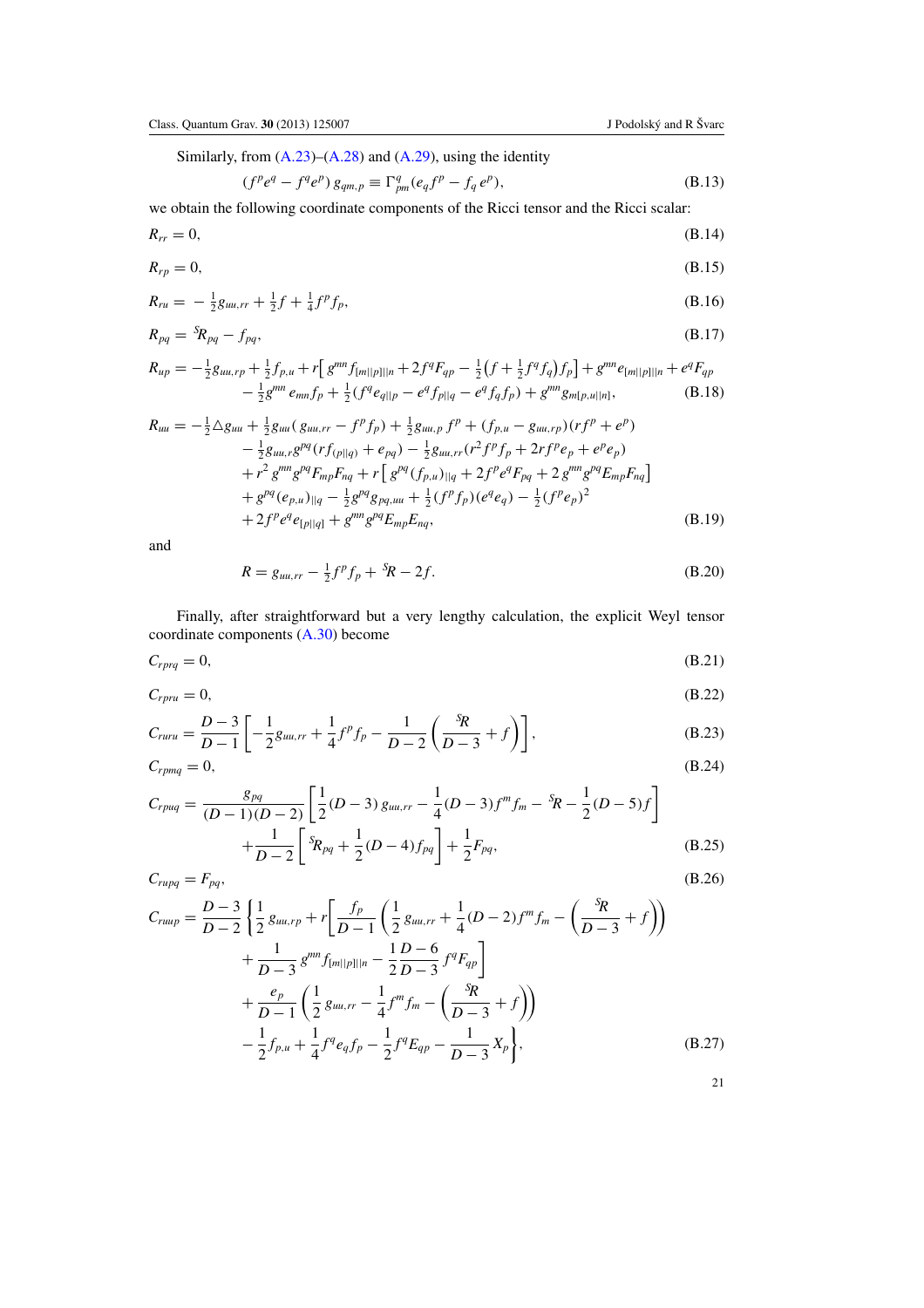<span id="page-22-0"></span>
$$
C_{mpnq} = {}^{S}\!R_{mpnq} - \frac{1}{D-2} (g_{mn} ({}^{S}\!R_{pq} - f_{pq}) - g_{mq} ({}^{S}\!R_{pn} - f_{pn})
$$
  
\n
$$
+ g_{pq} ({}^{S}\!R_{mn} - f_{mn}) - g_{pn} ({}^{S}\!R_{mq} - f_{nq})
$$
  
\n
$$
+ \frac{1}{(D-1)(D-2)} (g_{mn, r} - \frac{1}{2} f^{s} f_{s} + {}^{S}\!R - 2 f)(g_{mn} g_{pq} - g_{mq} g_{pn}), \quad (B.28)
$$
  
\n
$$
C_{tpmq} = X_{pmn} + r f_{nq||m||p} - F_{qm} e_{p} + \frac{1}{2} (F_{pq} e_{m} - F_{pm} e_{q})
$$
  
\n
$$
- \frac{r f_{m} + e_{m}}{D-2} \left[ \left( {}^{S}\!R_{pq} - \frac{S_{pq}}{D-2} {}^{S}\!R \right) + \frac{1}{2} (D-4) \left( f_{pq} - \frac{S_{pq}}{D-2} f \right) \right]
$$
  
\n
$$
+ \frac{g_{pq}}{D-2} \left( \frac{1}{2} g_{mn, r} + r \left[ \frac{f_{m}}{D-1} \left( g_{mn, r} + \frac{1}{4} (D-3) f^{s} f_{s} \right) \right]
$$
  
\n
$$
- \frac{D-3}{D-2} \left( \frac{S_{pq}}{D-3} + f \right) \right) - g^{ns} f_{n||m||s} - 2 f^{n} F_{nm} \right]
$$
  
\n
$$
+ \frac{r f_{q}}{D-1} \left( g_{mn, r} - \frac{1}{2} f^{s} f_{s} - \frac{D-3}{D-2} \left( \frac{S_{pq}}{D-3} + f \right) \right)
$$
  
\n
$$
- \frac{1}{2} f_{mn} + \frac{1}{4} f^{n} e_{n} f_{m} - \frac{1}{2} f^{n} E_{mn} + X_{m} \right],
$$
  
\n
$$
+ \frac{r f_{q}}{D-2} \left[ \left( {}^{S}\!R_{pm} - \frac{S_{pm}}{D-2} {}^{
$$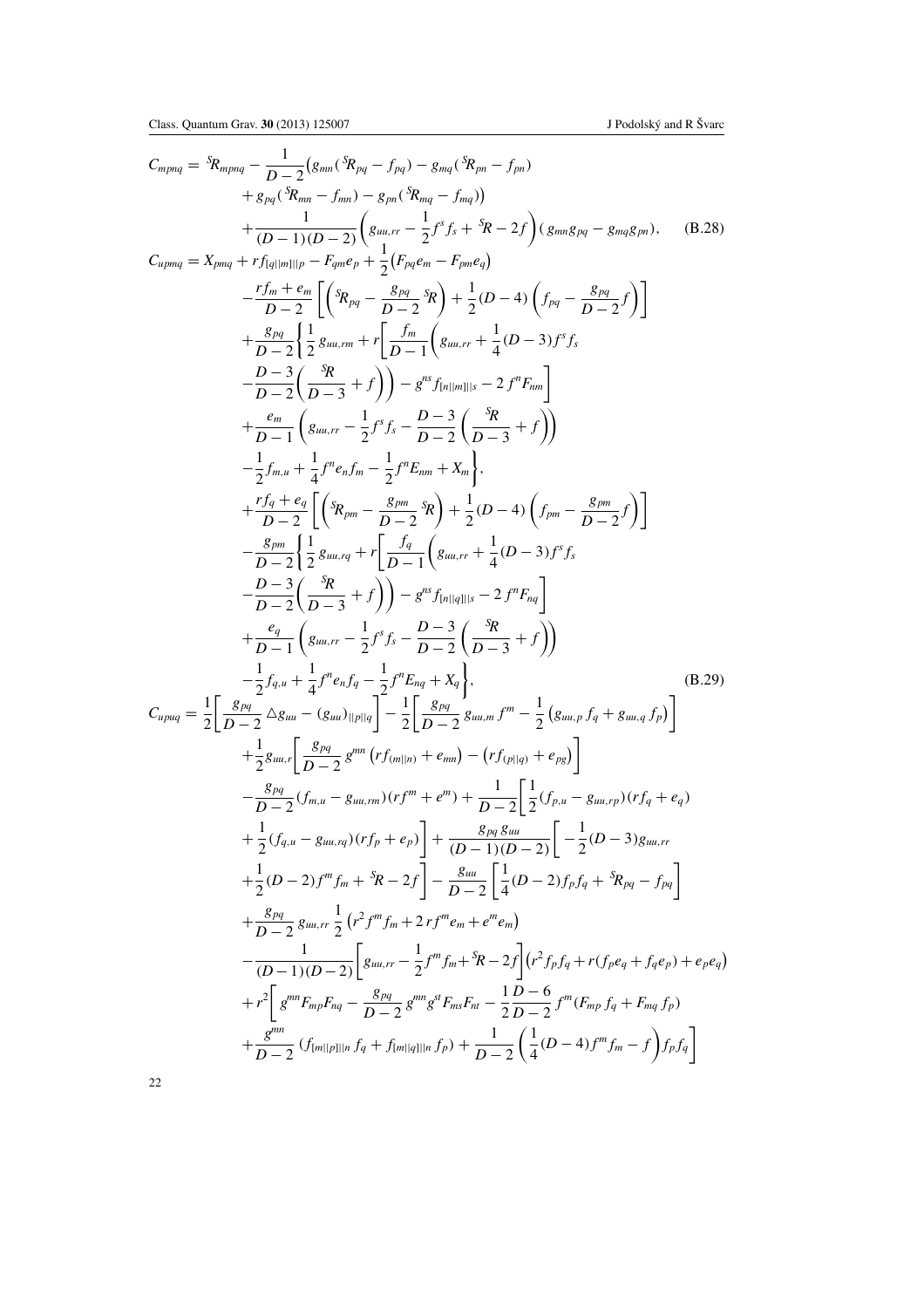<span id="page-23-0"></span>
$$
+r\bigg[f_{(p,u||q)} - \frac{g_{pq}}{D-2}g^{mn}f_{(m,u||n)} - \frac{1}{D-2}(X_pf_q + X_qf_p) +g^{mn}(E_{mp}F_{nq} + E_{mq}F_{np}) - 2\frac{g_{pq}}{D-2}g^{mn}g^{st}E_{ms}F_{nt} -\frac{1}{2}\frac{D-3}{D-2}f^{m}(E_{mp}f_q + E_{mq}f_p) + \frac{g^{mn}}{D-2}(f_{[m||p]||n}e_q + f_{[m||q]||n}e_p) + \frac{2}{D-2}f^{m}[(F_{mp}e_q + F_{mq}e_p) - g_{pq}F_{mn}e^{n}] - \frac{1}{2}e^{m}(F_{mp}f_q + F_{mq}f_p) + \frac{1}{2}\frac{D-3}{D-2}f^{m}e_{m}f_{p}f_q - \frac{1}{D-2}(f + \frac{1}{4}f^{m}f_{m})(f_{p}e_q + f_{q}e_p) + (e_{(p,u||q)} - \frac{1}{2}g_{pq,uu}) - \frac{g_{pq}}{D-2}g^{mn}(e_{(m,u||n)} - \frac{1}{2}g_{mn,uu}) - \frac{1}{D-2}(X_pe_q + X_qe_p) + g^{mn}E_{mp}E_{nq} - \frac{g_{pq}}{D-2}g^{mn}g^{st}E_{ms}E_{nt} - \frac{1}{2}e^{m}(E_{mp}f_q + E_{mq}f_p) + \frac{1}{2}\frac{1}{D-2}f^{m}(E_{mp}e_q + E_{mq}e_p) - 2\frac{g_{pq}}{D-2}f^{m}e^{n}e_{[m||n]} + \frac{1}{2}\frac{1}{D-2}f^{m}e_{m}(g_{pq}f^{n}e_n - \frac{1}{2}(f_{p}e_q + f_{q}e_p)) - \frac{1}{2}e^{m}e_{m}(\frac{g_{pq}}{D-2}f^{n}f_n - \frac{1}{2}f_{p}f_q) - \frac{1}{D-2}f e_{p}e_q, \qquad (B.30)
$$

in which  $X_{pmq}$  is given by [\(29\)](#page-6-0), and  $X_q$  by [\(32\)](#page-6-0).

# **References**

- [1] Kundt W 1961 The plane-fronted gravitational waves *Z. Phys.* **163** [77–86](http://dx.doi.org/10.1007/BF01328918)
- [2] Kundt W 1962 Exact solutions of the field equations: twist-free pure radiation fields *Proc. R. Soc.* A **270** [328–34](http://dx.doi.org/10.1098/rspa.1962.0224)
- [3] Stephani H, Kramer D, MacCallum M, Hoenselaers C and Herlt E 2003 *Exact Solutions of Einstein's Field Equations* (Cambridge: Cambridge University Press[\)](http://dx.doi.org/10.1017/CBO9780511535185)
- [4] Griffiths J and Podolský J 2009 *Exact Space-Times in Einstein's General Relativity* (Cambridge: Cambridge University Press[\)](http://dx.doi.org/10.1017/CBO9780511635397)
- [5] Coley A 2008 Classification of the Weyl tensor in higher dimensions and applications *Class. Quantum Grav.* **25** [033001](http://dx.doi.org/10.1088/0264-9381/25/3/033001)
- [6] Ortaggio M, Pravda V and Pravdová A 2013 Algebraic classification of higher dimensional spacetimes based on null alignment *Class. Quantum Grav.* **30** [013001](http://dx.doi.org/10.1088/0264-9381/30/1/013001)
- [7] Brinkmann H W 1925 Einstein spaces which are mapped conformally on each other *Math. Ann.* **94** [119–45](http://dx.doi.org/10.1007/BF01208647)
- [8] Coley A, Milson R, Pelavas N, Pravda V, Pravdová A and Zalaletdinov 2003 Generalizations of pp-wave spacetimes in higher dimensions *Phys. Rev.* D **67** [104020](http://dx.doi.org/10.1103/PhysRevD.67.104020)
- [9] Coley A, Milson R, Pravda V and Pravdová A 2004 Classification of the Weyl tensor in higher dimensions *Class. Quantum Grav.* **21** [L35–41](http://dx.doi.org/10.1088/0264-9381/21/7/L01)
- [10] Coley A, Milson R, Pravda V and Pravdová A 2004 Vanishing scalar invariant spacetimes in higher dimensions *Class. Quantum Grav.* **21** [5519–42](http://dx.doi.org/10.1088/0264-9381/21/23/014)
- [11] Coley A, Fuster A, Hervik S and Pelavas N 2006 Higher dimensional VSI spacetimes *Class. Quantum Grav.* **23** [7431–44](http://dx.doi.org/10.1088/0264-9381/23/24/014)
- [12] Bonnor W B 1970 Spinning null fluid in general relativity *Int. J. Theor. Phys.* **3** [257–66](http://dx.doi.org/10.1007/BF00669753)
- [13] Frolov V P and Fursaev D V 2005 Gravitational field of a spinning radiation beam pulse in higher dimensions *Phys. Rev.* D **71** [104034](http://dx.doi.org/10.1103/PhysRevD.71.104034)
- [14] Frolov V P, Israel W and Zelnikov A 2005 Gravitational field of relativistic gyratons *Phys. Rev.* D **72** [084031](http://dx.doi.org/10.1103/PhysRevD.72.084031)
- [15] Frolov V P and Zelnikov A 2005 Relativistic gyratons in asymptotically AdS spacetime *Phys. Rev.* D **72** [104005](http://dx.doi.org/10.1103/PhysRevD.72.104005)
- [16] Frolov V P and Zelnikov A 2006 Gravitational field of charged gyratons *Class. Quantum Grav.* **23** [2119–28](http://dx.doi.org/10.1088/0264-9381/23/6/014)
- [17] Kadlecová H, Zelnikov A, Krtouš P and Podolský J 2009 Gyratons on direct-product spacetimes Phys. Rev. D **80** [024004](http://dx.doi.org/10.1103/PhysRevD.80.024004)
- [18] Krtouš P, Podolský J, Zelnikov A and Kadlecová H 2012 Higher-dimensional Kundt waves and gyratons *Phys. Rev.* D **86** [044039](http://dx.doi.org/10.1103/PhysRevD.86.044039)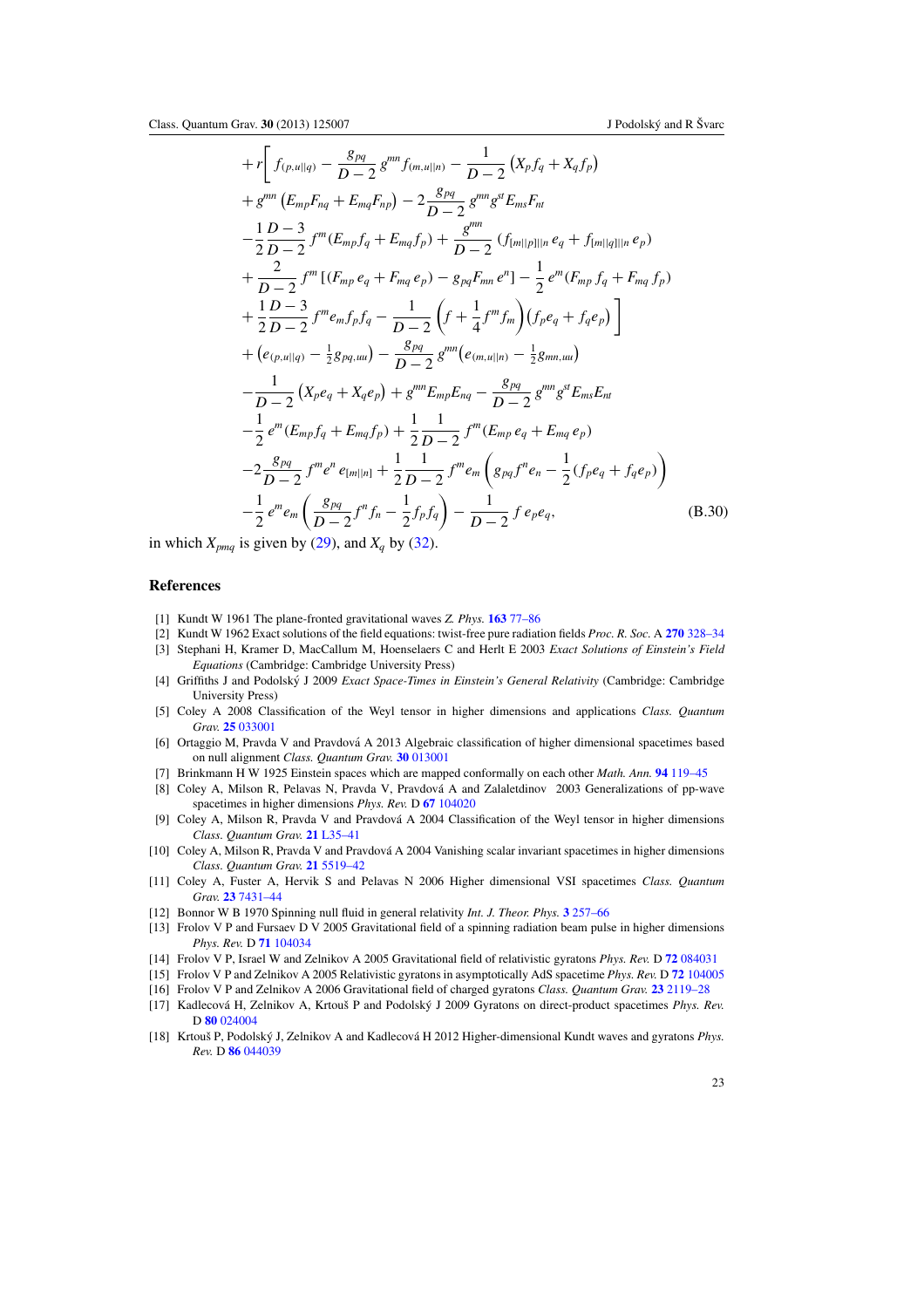- <span id="page-24-0"></span>[19] Pravda V, Pravdová A, Coley A and Milson R 2002 All spacetimes with vanishing curvature invariants *Class*. *Quantum Grav.* **19** [6213–36](http://dx.doi.org/10.1088/0264-9381/19/23/318)
- [20] Coley A, Hervik S and Pelavas N 2006 On spacetimes with constant scalar invariants *Class. Quantum Grav.* **23** [3053–74](http://dx.doi.org/10.1088/0264-9381/23/9/018)
- [21] Coley A, Hervik S and Pelavas N 2009 Spacetimes characterized by their scalar curvature invariants *Class. Quantum Grav.* **26** [025013](http://dx.doi.org/10.1088/0264-9381/26/2/025013)
- [22] Koutras A and McIntosh C 1996 A metric with no symmetries or invariants *Class. Quantum Grav.* **13** [L47–9](http://dx.doi.org/10.1088/0264-9381/13/5/002)
- [23] Edgar S B and Ludwig G 1997 All conformally flat pure radiation metrics *Class. Quantum Grav.* **14** [L65–8](http://dx.doi.org/10.1088/0264-9381/14/4/001)
- [24] Skea J E F 1997 The invariant classification of conformally flat pure radiation spacetimes *Class. Quantum Grav.* **14** [2393–404](http://dx.doi.org/10.1088/0264-9381/14/8/031)
- [25] Griffiths J B and Podolsky J 1998 Interpreting a conformally flat pure radiation space-time ´ *Class. Quantum Grav.* **15** [3863–71](http://dx.doi.org/10.1088/0264-9381/15/12/015)
- [26] Edgar S B and Vickers J A G 1999 Integration using invariant operators: conformally flat radiation metrics *Class. Quantum Grav.* **16** [589–604](http://dx.doi.org/10.1088/0264-9381/16/2/020)
- [27] Edgar S B and Machado Ramos M P 2007 Type O pure radiation metrics with a cosmological constant *Gen. Rel. Grav.* **39** [1749–72](http://dx.doi.org/10.1007/s10714-007-0487-2)
- [28] Podolský J and Prikryl O 2009 On conformally flat and type N pure radiation metrics Gen. Rel. Grav. **41** [1069–81](http://dx.doi.org/10.1007/s10714-008-0692-7)
- [29] De Groote L, Van den Bergh N and Wylleman L 2010 Petrov type D pure radiation fields of Kundt's class *J. Math. Phys.* **51** [102501](http://dx.doi.org/10.1063/1.3502459)
- [30] Carter B 1968 Hamilton–Jacobi and Schrödinger separable solutions of Einstein's equations *Commun. Math. Phys.* **10** 280–310
- [31] Kinnersley W 1969 Type D vacuum metrics *J. Math. Phys.* **10** [1195–203](http://dx.doi.org/10.1063/1.1664958)
- [32] Plebanski J F 1975 A class of solutions of the Einstein–Maxwell equations Ann. Phys., NY 90 [196–255](http://dx.doi.org/10.1016/0003-4916(75)90145-1)
- [33] Plebański J F and Demiański M 1976 Rotating charged and uniformly accelerating mass in general relativity *Ann. Phys., NY* **98** [98–127](http://dx.doi.org/10.1016/0003-4916(76)90240-2)
- [34] Plebanski JF 1979 The nondiverging and nontwisting type D electrovac solutions with λ *J. Math. Phys.* **20** [1946–62](http://dx.doi.org/10.1063/1.524295)
- [35] García D A 1984 Electrovac type D solutions with cosmological constant *J. Math. Phys.* **25** [1951–4](http://dx.doi.org/10.1063/1.526385)
- [36] Debever R, Kamran N and McLenaghan R G 1984 Exhaustive integration and a single expression for the general solution of the type D vacuum and electrovac field equations with cosmological constant for a nonsingular aligned Maxwell field *J. Math. Phys.* **25** [1955–72](http://dx.doi.org/10.1063/1.526386)
- [37] Griffiths J B and Podolský J 2006 A new look at the Plebański–Demiański family of solutions *Int. J. Mod. Phys.* D **15** [335–69](http://dx.doi.org/10.1142/S0218271806007742)
- [38] Ozsváth I, Robinson I and Rózga K 1985 Plane-fronted gravitational and electromagnetic waves in spaces with cosmological constant *J. Math. Phys.* **26** [1755–61](http://dx.doi.org/10.1063/1.526887)
- [39] Siklos S T C 1985 Lobatchevski plane gravitational waves *Galaxies, Axisymmetric Systems and Relativity* ed M A H MacCallum (Cambridge: Cambridge University Press) pp 247–74
- [40] Podolsky J 1998 Interpretation of the Siklos solutions as exact gravitational waves in the anti-de Sitter universe ´ *Class. Quantum Grav.* **15** [719–33](http://dx.doi.org/10.1088/0264-9381/15/3/019)
- [41] Bičák J and Podolský J 1999 Gravitational waves in vacuum spacetimes with cosmological constant: I. Classification and geometrical properties of non-twisting type N solutions *J. Math. Phys.* **40** [4495–505](http://dx.doi.org/10.1063/1.532981)
- [42] Bičák J and Podolský J 1999 Gravitational waves in vacuum spacetimes with cosmological constant: II. Deviation of geodesics and interpretation of non-twisting type N solutions *J. Math. Phys.* **40** [4506–17](http://dx.doi.org/10.1063/1.532982)
- [43] García D A and Alvarez C M 1984 Shear-free special electrovac type-II solutions with cosmological constant *Nuovo Cimento* B **79** [266–70](http://dx.doi.org/10.1007/BF02748975)
- [44] Khlebnikov V I 1986 Gravitational radiation in electromagnetic universes *Class. Quantum Grav.* **3** [169–73](http://dx.doi.org/10.1088/0264-9381/3/2/010)
- [45] Ortaggio M 2002 Impulsive waves in the Nariai universe *Phys. Rev.* D **65** [084046](http://dx.doi.org/10.1103/PhysRevD.65.084046)
- [46] Griffiths J B, Docherty P and Podolský J 2004 Generalized Kundt waves and their physical interpretation Class. *Quantum Grav.* **21** [207–22](http://dx.doi.org/10.1088/0264-9381/21/1/014)
- [47] Podolsky J and Ortaggio M 2003 Explicit Kundt type II and N solutions as gravitational waves in various type ´ D and O universes *Class. Quantum Grav.* **20** [1685–701](http://dx.doi.org/10.1088/0264-9381/20/9/307)
- [48] Frolov V P and Stojkovic D 2003 Particle and light motion in a space-time of a five-dimensional rotating black ´ hole *Phys. Rev.* D **68** [064011](http://dx.doi.org/10.1103/PhysRevD.68.064011)
- [49] Pravda V, Pravdova A, Coley A and Milson R 2004 Bianchi identities in higher dimensions ´ *Class. Quantum Grav.* **21** [2873–97](http://dx.doi.org/10.1088/0264-9381/21/12/007)
- [50] Podolský J and Ortaggio M 2006 Robinson-Trautman spacetimes in higher dimensions Class. Quantum *Grav.* **23** [5785–97](http://dx.doi.org/10.1088/0264-9381/23/20/002)